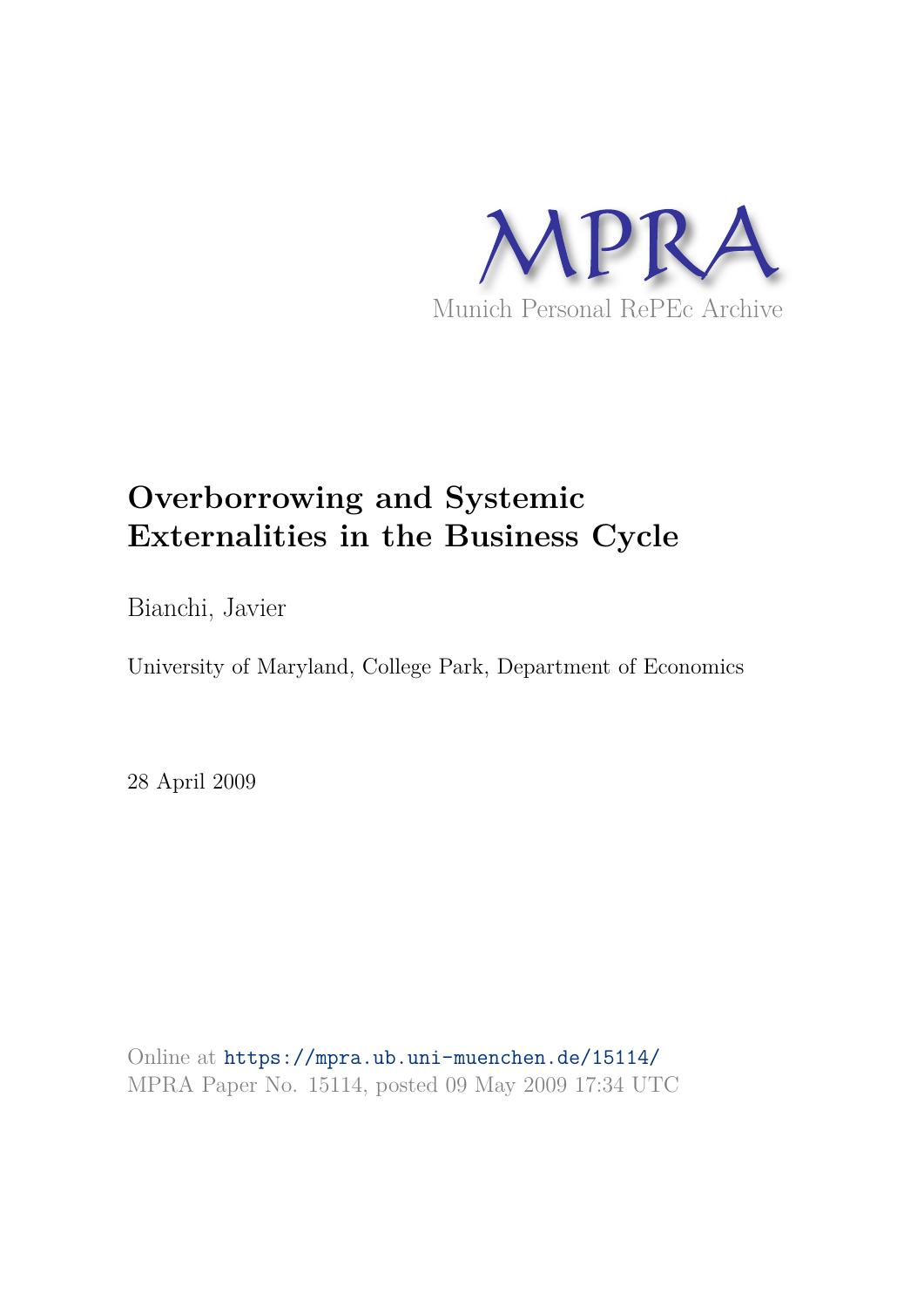# Overborrowing and Systemic Externalities in the Business Cycle

Javier Bianchi<sup>∗</sup>

University of Maryland

April 2009 Draft - Comments Welcome

#### Abstract

Credit constraints that link a private agent's debt to prices embody a systemic credit externality that drives a wedge between competitive and (constrained) socially optimal equilibria, which induces private agents to "overborrow". We quantify the effects of this externality in a two-sector DSGE model of a small open economy calibrated to emerging markets. Debt is denominated in units of tradable goods, and is constrained not to exceed a fraction of income, including nontradables income valued at the relative price of nontradables. The externality arises because agents fail to internalize the price effects of their individual borrowing, and hence the adverse debt-deflation amplification effects of negative income shocks that makes the credit constraint binding. Quantitatively, the credit externality causes a modest increase in average debt, of about 2 percentage points of GDP, but it triples the probability of financial crises and doubles the average current account and consumption reversals caused by these crises. On the normative side, we compute a schedule of state-contingent taxes on capital flows that attains the constrained social optimum.

Keywords: Financial Crises, Business Cycles, Amplification Effects, Sudden Stops, Systemic Externalities

### JEL Classification Numbers: D62,E32,E44,F32,F41

<sup>∗</sup> I am greatly indebted to Enrique Mendoza for his guidance and to Anton Korinek for invaluable suggestions. I would also like to thank Juan Dubra, Pablo D'Erasmo, Alessandro Rebucci, John Shea and seminar participants at the University of Maryland for helpful comments. bianchi@econ.umd.edu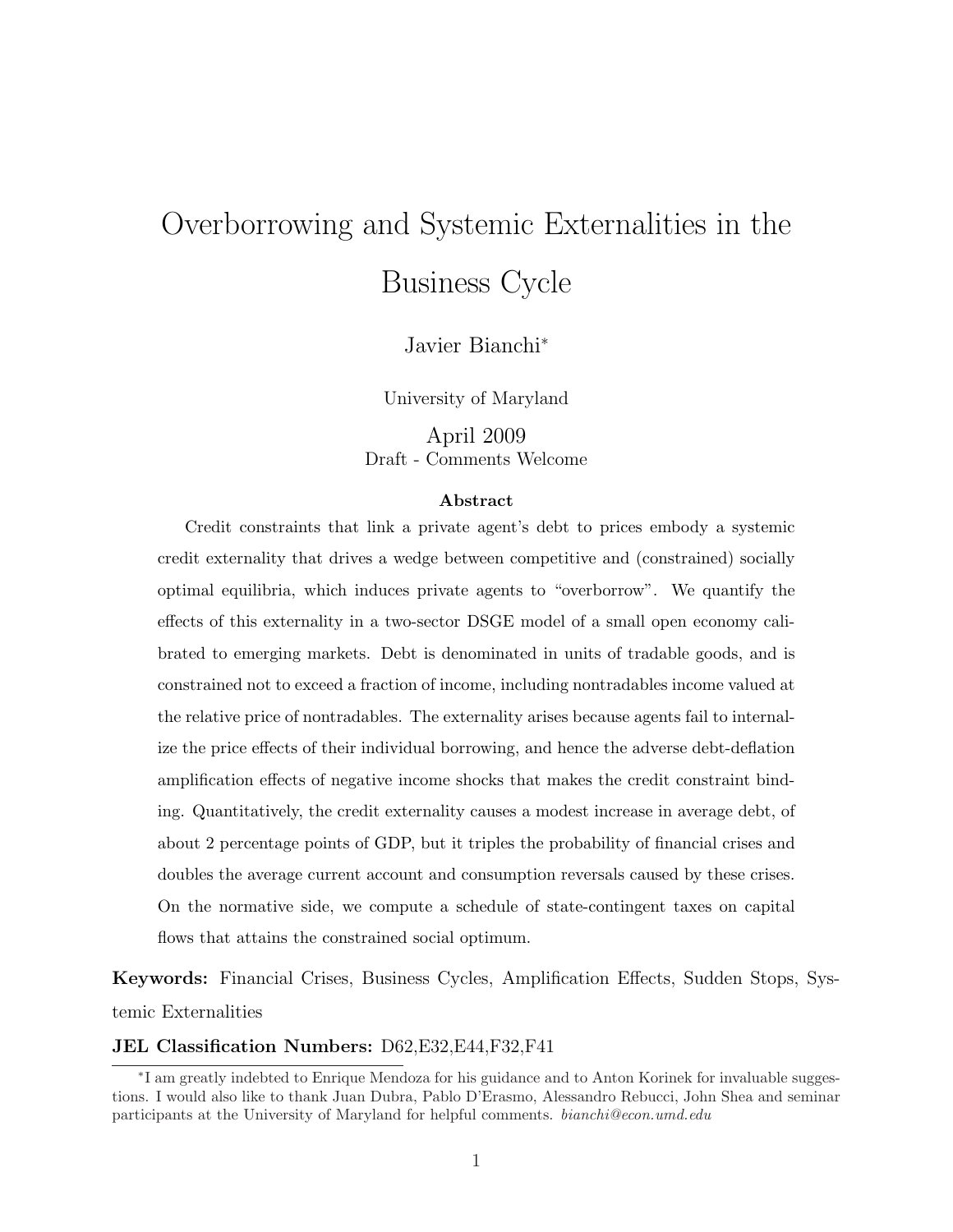### 1 Introduction

Recent episodes in the financial markets have shown that economies can experience deep recessions which differ from typical business cycles. In emerging markets crises are often preceded by tranquil times during which the economy experiences an increase in debt, before it suddenly loses access to the international financial market. The disruption associated with these episodes has lead to a concern in academic and policy circles that countries may borrow excessively. If agents take borrowing decisions from a privately optimal standpoint, why should the aggregate level of debt not be socially optimal? If rational agents take decisions that leave them vulnerable to the occurrence of a crisis, why should the incidence and the severity of financial crises not be socially optimal? Is there a role for financial regulation to prevent financial crises?

This paper address these questions in a two-sector dynamic stochastic general equilibrium small open economy model (DSGE-SOE) where a credit market externality drives a wedge between competitive and (constrained) socially optimum equilibria. Agents do not internalize the fact that additional borrowing entails amplification effects that increase both the incidence and the severity of financial crises. Quantitatively, in a calibrated version of our model, the private economy's debt exceeds the socially optimal level by two percentage points of GDP. The overborrowing effect may seem modest, but the credit externality increases the probability of a financial crises from two to seven percent and also the severity of these episodes. In the the most severe crises episodes, capital flight increases by an average of four percentage points of GDP and consumption decreases by ten percent when the externality is not present. In the presence of the externality, however, the private economy experiences average capital flights of 14 percentage points of GDP and a drop in consumption of 17 percent.

Our model features a credit constraint that requires debt, denominated in the international unit of account (i.e., tradable goods), not to exceed a fraction of income composed of tradables and nontradables, as in Mendoza (2002). Because debt is partially leveraged in nontradables income which is valued at a different relative price, changes in the price of nontradable goods can induce sharp and sudden adjustments in access to foreign financing.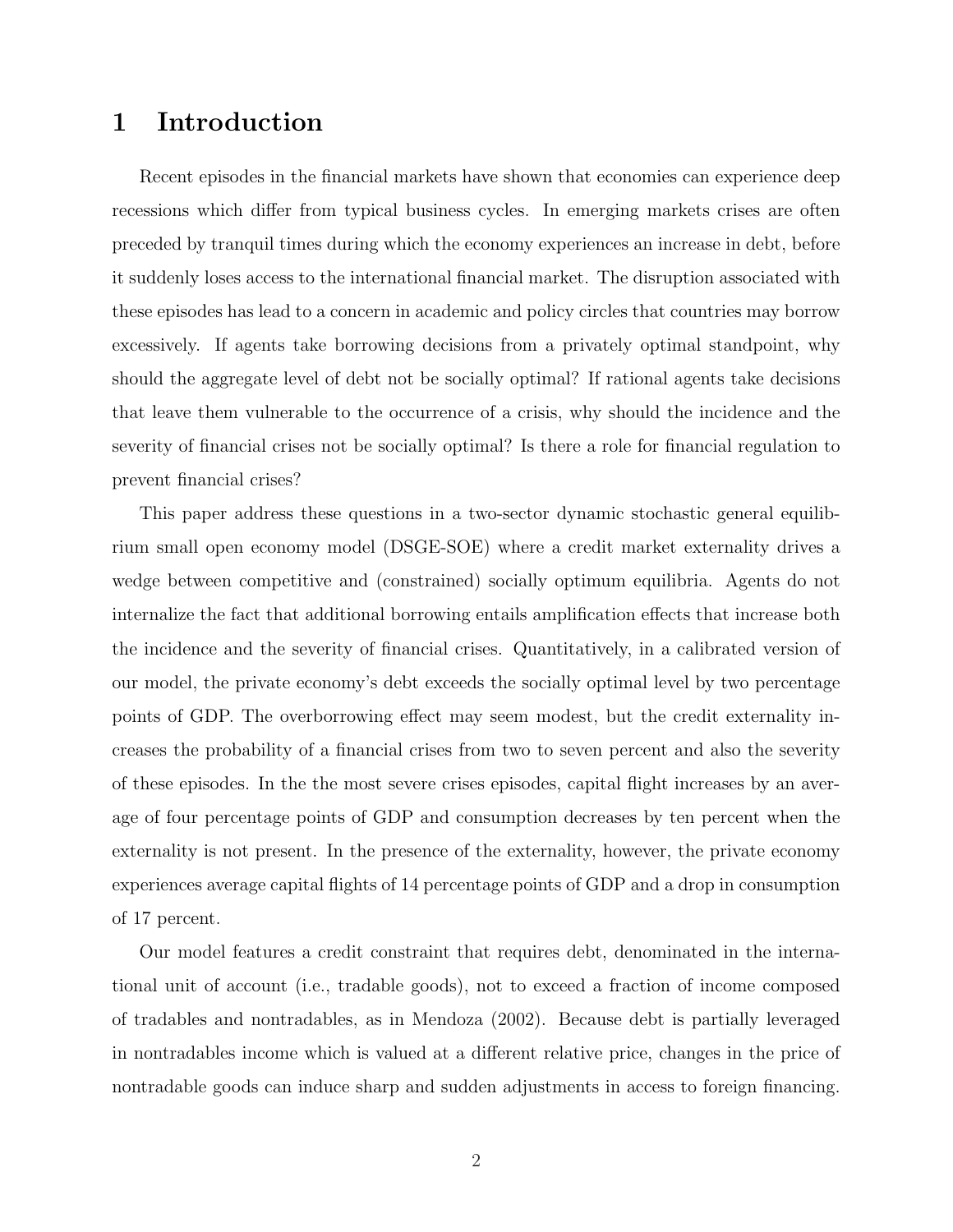When a negative shock to income makes the credit constraint binding, tradables consumption fall which reduces the price of nontradables. The drop in the price of nontradables leads to a further tightening of the credit constraint, setting in motion Fisher's debt deflation channel by which drops in consumption demand, price of nontradables and access to foreign financing mutually reinforce each other. A financial crisis, therefore, is rationalized in our model with a binding credit constraint. Households will self-insure against these episodes by holding precautionary savings but the economy will occasionally face crises as an endogenous response to negative shocks when leverage is sufficiently high. In this way, typical business cycles coexist with financial crisis.

The systemic credit externality arises because agents fail to internalize the price effects of their individual borrowing, and hence the adverse debt-deflation amplification effects of income shocks when the credit constraint binds. Private agents form rational expectations about the evolution of macroeconomic variables, in particular the price of non tradables, and correctly perceive the risks and benefits of their consumption-savings decisions. Nevertheless, they do not internalize the general equilibrium effects of their consumption demand on the price of nontrables. This is a pecuniary externality that would not have welfare effects in the absence of the adverse debt-deflation amplification effects. By reducing the amount of debt, however, a social planner mitigates the downward spiral in the price of nontradables and the the borrowing capacity of the economy during a crisis, which results in higher consumption smoothing and welfare gains.

On the normative side, the inefficiency result implies that there is a role for financial regulation taking as given the financial frictions considered. In our model, a schedule of state-contingent taxes on debt can attain the constrained social optimum. The rationale for this policy is to discourage leverage and reduce the economy's vulnerability to financial crises. In the calibrated version of our model, the tax on debt necessary to correct the externality is 3 percent on average, and increases with leverage and the probability of a future financial crisis. The welfare gains from correcting the externality are associated with a smoother business cycle and the magnitudes and vary quite strongly depending on the state of the economy. As a result of the macro-prudential nature of optimal policy, the benefits of the introduction of financial regulation to correct the externality are maximized outside crises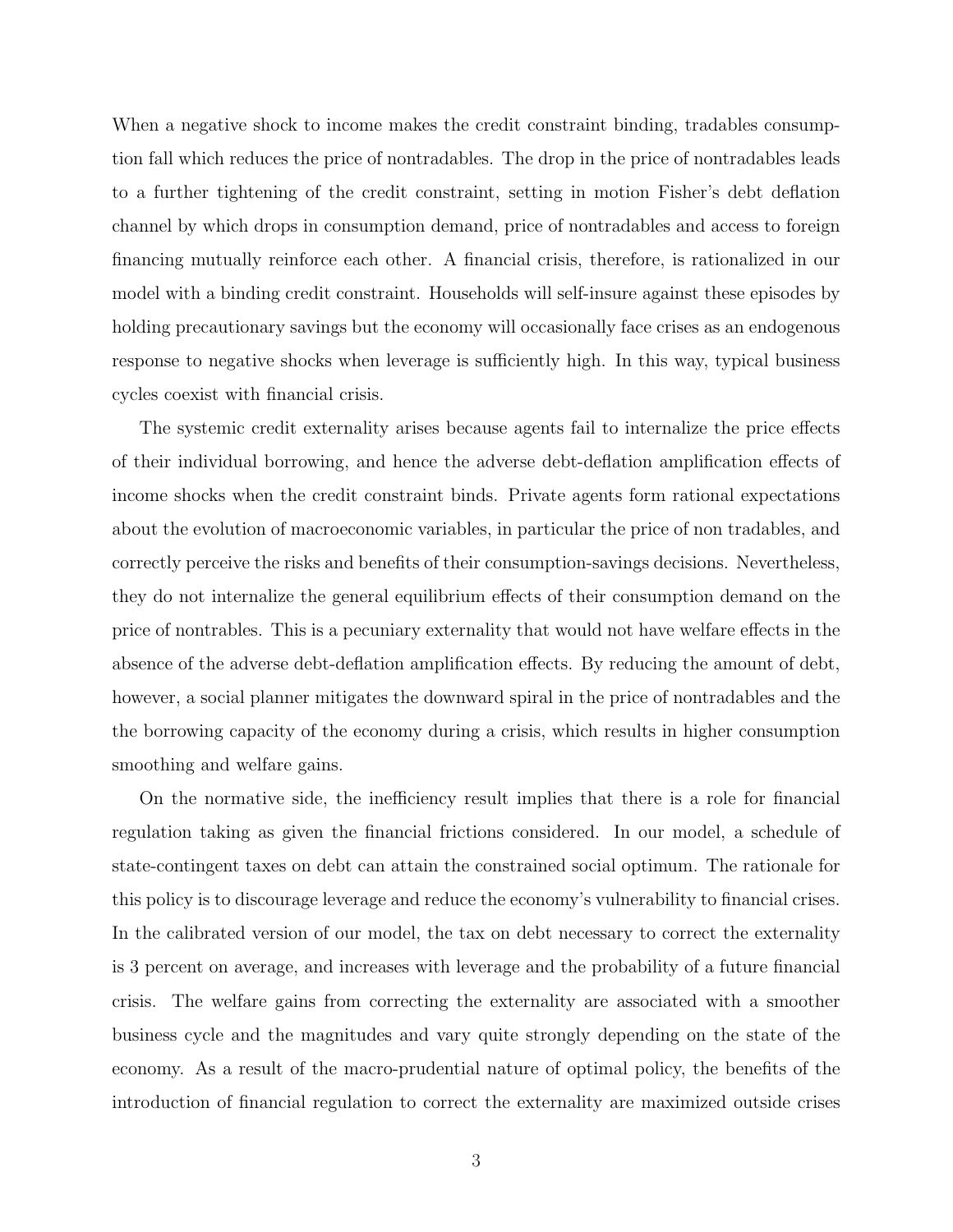states, particularly in the runup to a financial crash.

Our work builds on extensive research on the financial accelerator that started with Fisher (1933) and developed further with the contributions of Kiyotaki and Moore (1997), Bernanke, Gertler and Gilchrist (1998) and Aiyagari and Gertler (1999). In the emerging markets literature, Mendoza (2002,2008) has shown that the quantitative predictions of a DSGE model with Fisher's debt deflation channel are consistent with key features of actual Sudden Stops. Our contribution to this literature is twofold. First, we show that the financial accelerator creates an externality by which excessive overborrowing leads to a level of amplification that can differ from the optimal in a quantitatively significant way. Secondly, we propose a policy that achieves the constrained optimal by reducing the amount of debt.

Previous studies of pecuniary externalities inducing distortions in borrowing decisions have been primarily static and designed to address qualitative effects (see for example Caballero and Krishanmurthy (2001) and Korinek (2008a) in the emerging market literature and Lorenzoni (2006) in the closed economy macroeconomic literature). <sup>1</sup>The quantitative significance of pecuniary externalities which is important to determine to what extent is regulation desirable to correct the externalities remains, therefore, an open question. This paper fills in this gap by providing a dynamic stochastic general equilibrium framework where macroeconomic externalities associated with the financial accelerator can be analyzed and assessed quantitatively.

The existent literature has offered different explanations of why countries could borrow excessively. One explanation is moral hazard: banks could lend excessively to take advantage of some form of government guarantees (see e.g. McKinnon and Pill 1996; Schneider and Tornell 2004). Another explanation suggested in policy debates is that emerging markets tend to overborrow when the lending decisions of foreign investors are guided by macroeconomic indicators and not by an evaluation of individual borrowers's abilities to repay. This explanation has not been supported by a formal model developed by subsequent research. In fact, Uribe (2006) finds that an equilibrium with an aggregate borrowing constraint and an equilbrium with an internalized borrowing constraint deliver the same borrowing decisions.

<sup>&</sup>lt;sup>1</sup>The externality result of these papers are an application of a general proposition that economies with incomplete markets and multiple goods are generically inefficient. See Geanakoplos and Polemarchakis (1984) and Stiglitz (1982).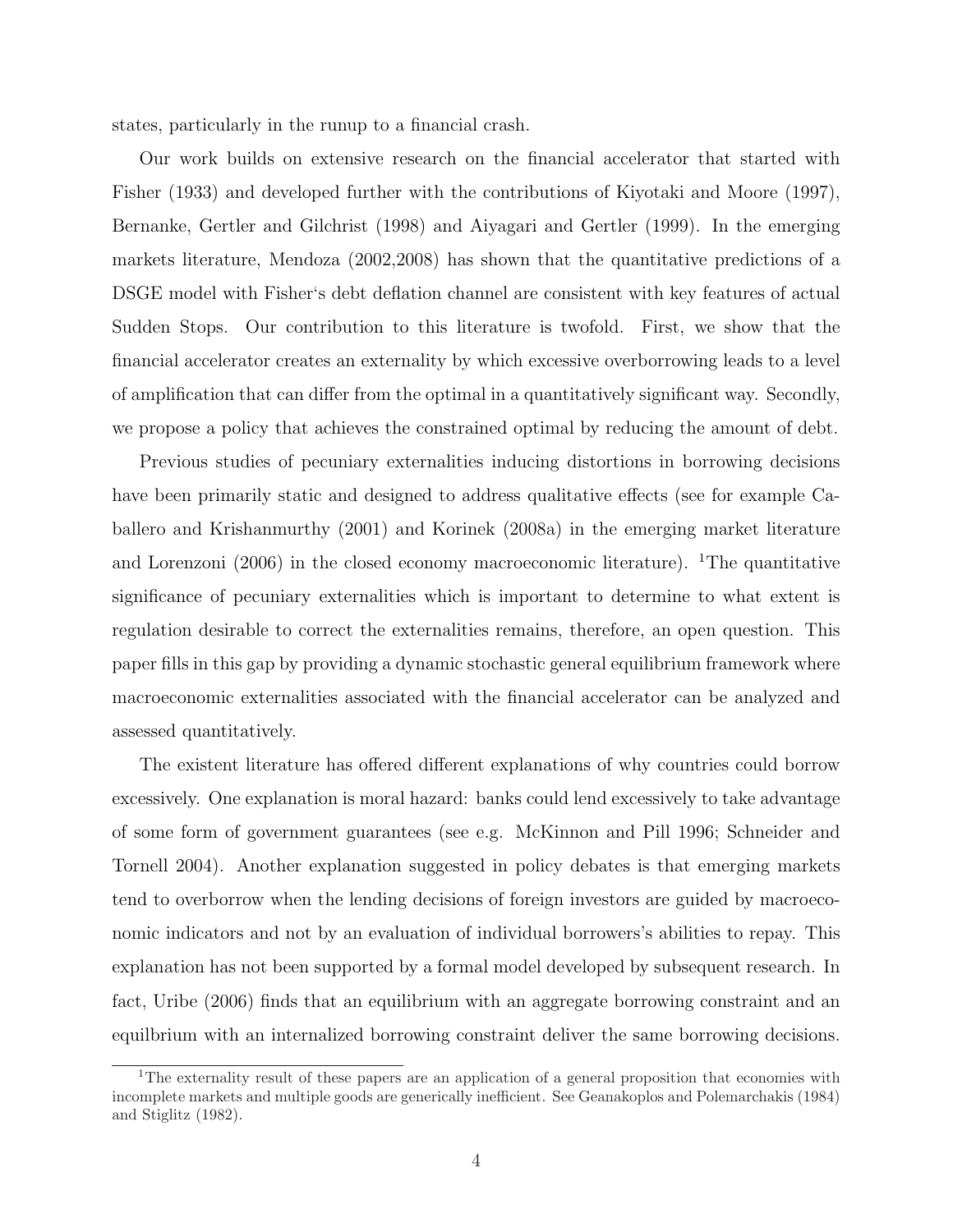We will show, however, that in the presence of multiple goods, because a social planner internalizes the adverse debt-deflation effects of individual borrowing, the private economy exhibits "overborrowing".

Our normative analysis is related to Christiano, Gust, and Roldos (2004)) and Benigno, Chen, Otrok, Rebucci, and Young (2008) who show that stabilization plans can be optimal when economies face Sudden Stops. While the policy implications of the two previous papers suggest the need of a "reactive" policy to reduce the severity of a Sudden Stop once it has taken place, our normative analysis suggest the need of a "prudential" policy to reduce the incidence of arriving at a Sudden Stop. The fact that many stabilization plans have fallen during recent Sudden Stops may lend support to prudential regulation that help prevent the economy from exposing to these episodes. Our paper provides a quantitative framework to analyze policies that have this objective.

Our results are also related to the ongoing debate on the desirability of financial globalization. Standard neoclassical theory predicts that the liberalization of the capital account will generate international risk sharing and efficient capital reallocation. Critics like Stiglitz (2002) and Bhagwati (2004) have argued against financial globalization on the grounds that it makes emerging markets vulnerable to financial crises. Recently, Korinek (2008b) develops this argument further in a theoretical model and shows how taxes on particular capital flows can be welfare improving. Our paper contributes to this debate by undertaking a quantitative investigation of how a state contingent tax on capital flows can be effective in reducing the vulnerability to financial crises while still allowing the benefits from access to the global financial market.

The remainder of the paper is organized as follows. Section 2 presents the analytical framework. Section 3 characterizes the decentralized equilibrium and the social planner's problem and demonstrates the externality result of the paper. Section 4 analyzes the quantitative importance of the externality. Section 5 discusses welfare and policy implications and section 6 concludes.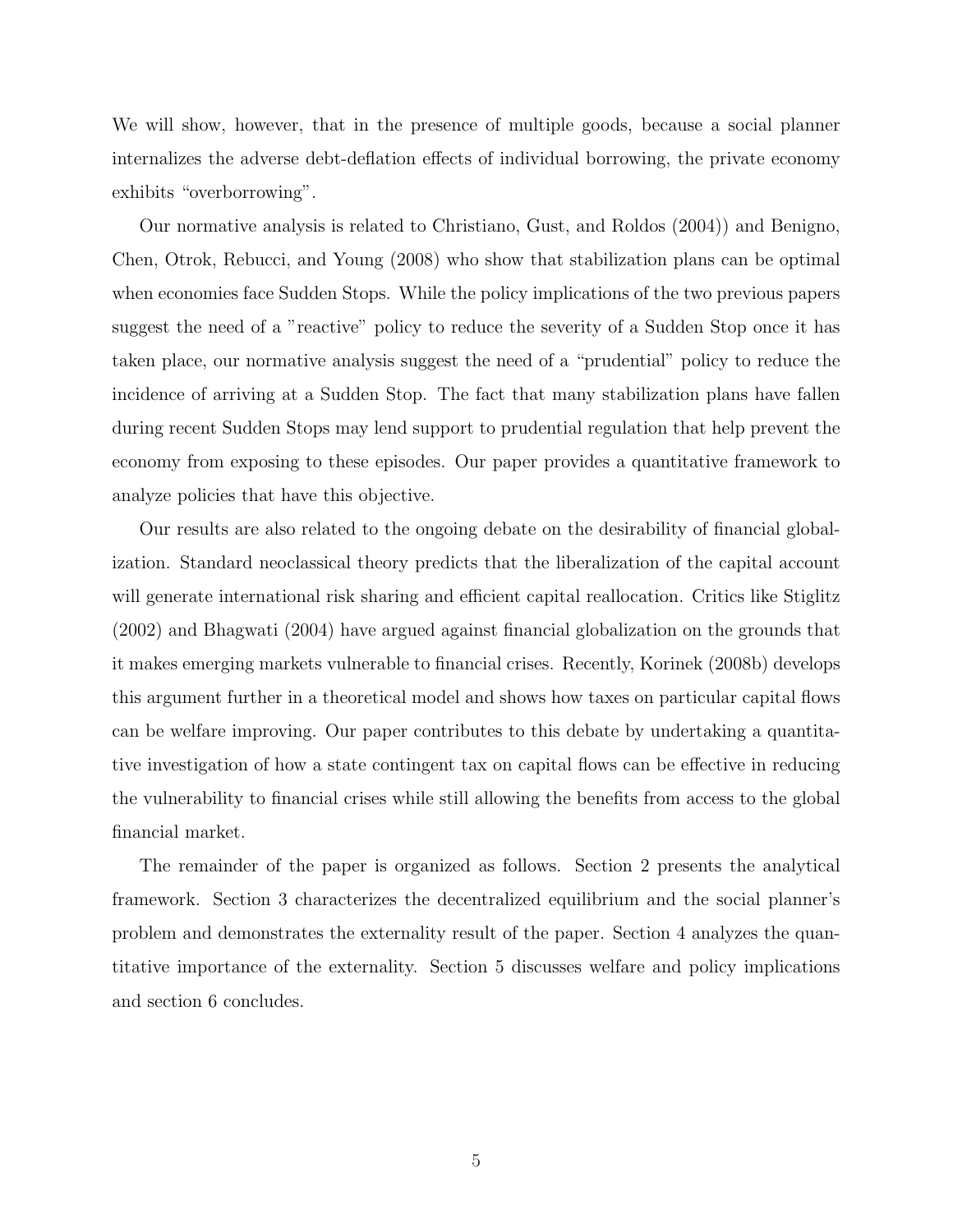### 2 Analytical Framework

Consider an endowment version of the representative-agent two sector DSGE-SOE model. We assume that debt is denominated in units of tradables with a credit constraint that links credit-market access to income, including non tradable income. This setup, proposed by Mendoza (2002), captures the phenomenon called "liability dollarization" in a flexibleprice environment setting, which the empirical literature has emphasized as an important transmission mechanism of financial crisis in emerging markets.<sup>2</sup>

### 2.1 Households

There is a continuum of identical infinitely lived households of measure unity. Preferences of the representative household are given by:

$$
E_0 \left\{ \sum_{t=0}^{\infty} \beta^t u(c_t) \right\} \tag{1}
$$

In this expression,  $E(\cdot)$  is the expectation operator and  $\beta$  is the discount factor. The period utility function  $u(\cdot)$  has the constant-relative-risk-aversion (CRRA) form. The consumption basket  $c_t$  is an Armington-type CES aggregator with elasticity of substitution  $1/(\eta + 1)$ between tradable  $c^T$  and non tradable goods  $c^N$  given by:

$$
c_t = \left[ \omega \left( c_t^T \right)^{-\eta} + (1 - \omega) \left( c_t^N \right)^{-\eta} \right]^{-\frac{1}{\eta}}, \quad \eta > -1, \omega \in (0, 1)
$$

Households receive a random endowment of tradables  $y_t^T$  and a constant endowment of nontradables  $y^N$ . The tradable endowment shock has a compact support and follows a finitestate stationary Markov process. Foreign assets are restricted to a one period non-contingent bond  $b_t$ , denominated in units of tradables, that pays a fixed interest rate r determined in the world market. As is standard in incomplete market models with non-contingent debt, we assume that the discount factor and the interest rate are such that  $\beta(1+r) < 1$ , which

<sup>&</sup>lt;sup>2</sup> See Calvo, Izquierdo and Loo-Kung (2006) and Guidotti, Sturzenegger and Villar (2004).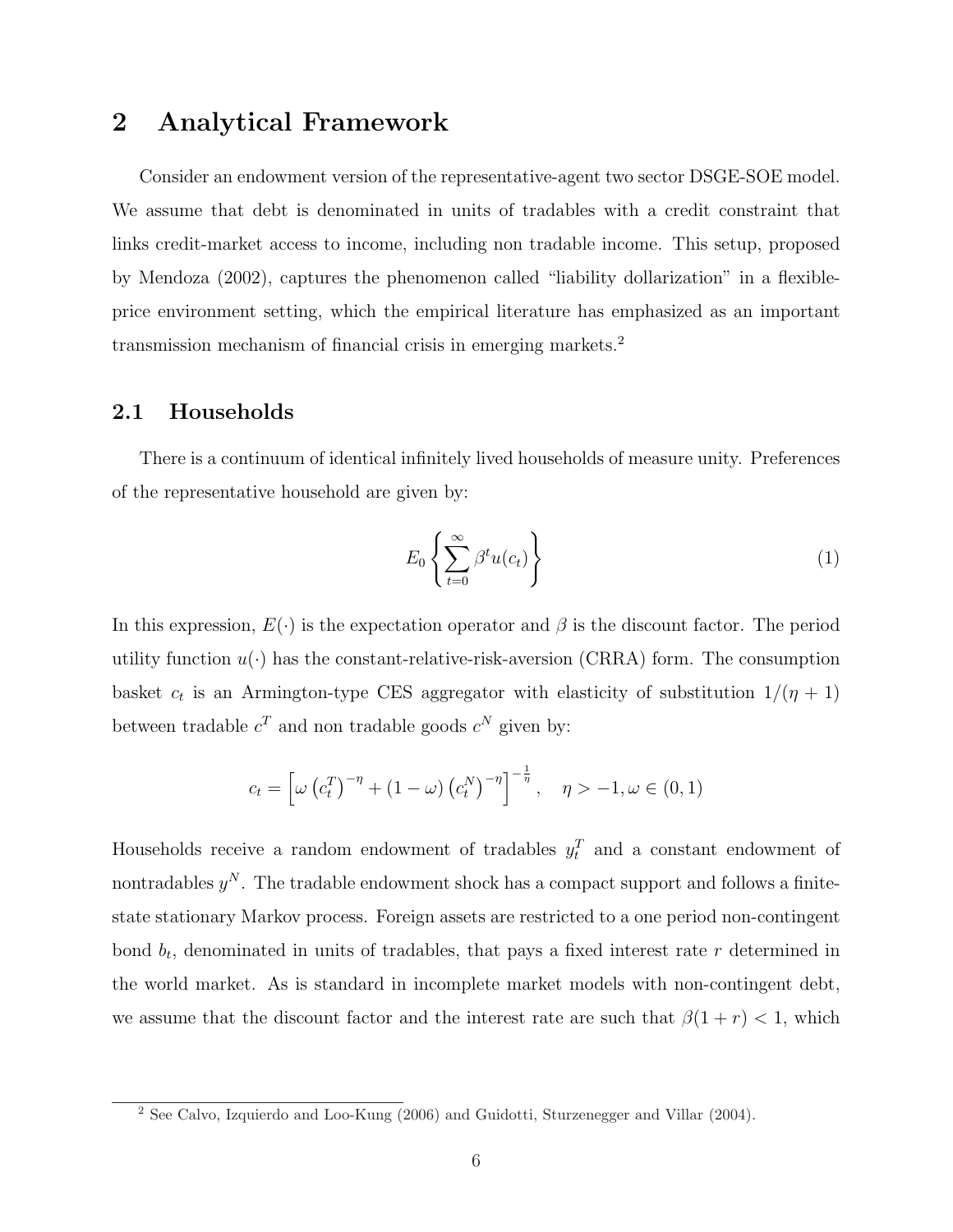ensure a well-defined stochastic stationary equilibrium.<sup>3</sup>

Normalizing the price of tradables to 1 and denoting the price of nontradable goods by  $p^N$ , the budget constraint is:

$$
b_{t+1} + c_t^T + p_t^N c_t^N = y_t^T + b_t(1+r) + p_t^N y^N
$$
\n(2)

Households can borrow up to a fraction  $\kappa$  of their income, so that:

$$
b_{t+1} \ge -\kappa \left( p_t^N y^N + y_t^T \right) \tag{3}
$$

This type of borrowing constraint may arise in optimal contracts where a higher level of income supports debt repayment incentives under limited commitment.<sup>4</sup> Borrowing constraints of this form are widely used by lenders in determining maximum loan amounts and setting borrowers' qualification criteria, particularly in mortgage loans and consumer debt contracts (see Arellano and Mendoza (2003) for a discussion). <sup>5</sup>

Given a stochastic sequence of prices, the consumer problem consists of maximizing the expected present discounted value of utility (1) subject to the sequence of borrowing and credit constraints given by (2) and (3). The optimization problem for a typical household of this small open economy is analogous to the optimization problem of a single household in the heterogenous-agents models of precautionary savings (e.g., Aiyagari, 1994 or Hugget, 1993). As in those models, CRRA utility implies a strong aversion to a zero consumption basket. In addition, since the CES aggregator implies that  $\lim_{c^T \to 0^+} u'(c)c_T(c^T, c^N) = \lim_{c^N \to 0^+} u'(c)c_N(c^T, c^N) = +\infty$  agents will self-insure to rule out stochastic sequences that could expose them to zero consumption of tradables or nontradables at any date at any state of nature.

<sup>&</sup>lt;sup>3</sup>When  $\beta(1+r) < 1$ ,  $\beta^t(1+r)^t u'(c_t) < 1$  is a nonnegative supermartingale that converges almost surely to a nonnegative random variable (see Chamberlain and Wilson (2000)). Hence the long-run averages of assets and consumption also remain finite. In contrast, with  $\beta(1 + r) \geq 1$ , assets diverge to infinity in the long run because the marginal utility converges to zero almost surely.

<sup>4</sup>For examples on how to derive credit constraints within an optimal contract framework see e.g. Holmstrom and Tirole (1998).

<sup>5</sup>While many credit markets are characterized by a constraint that is linear in current income, our results do not depend on this particular specification, which we assume here for simplicity.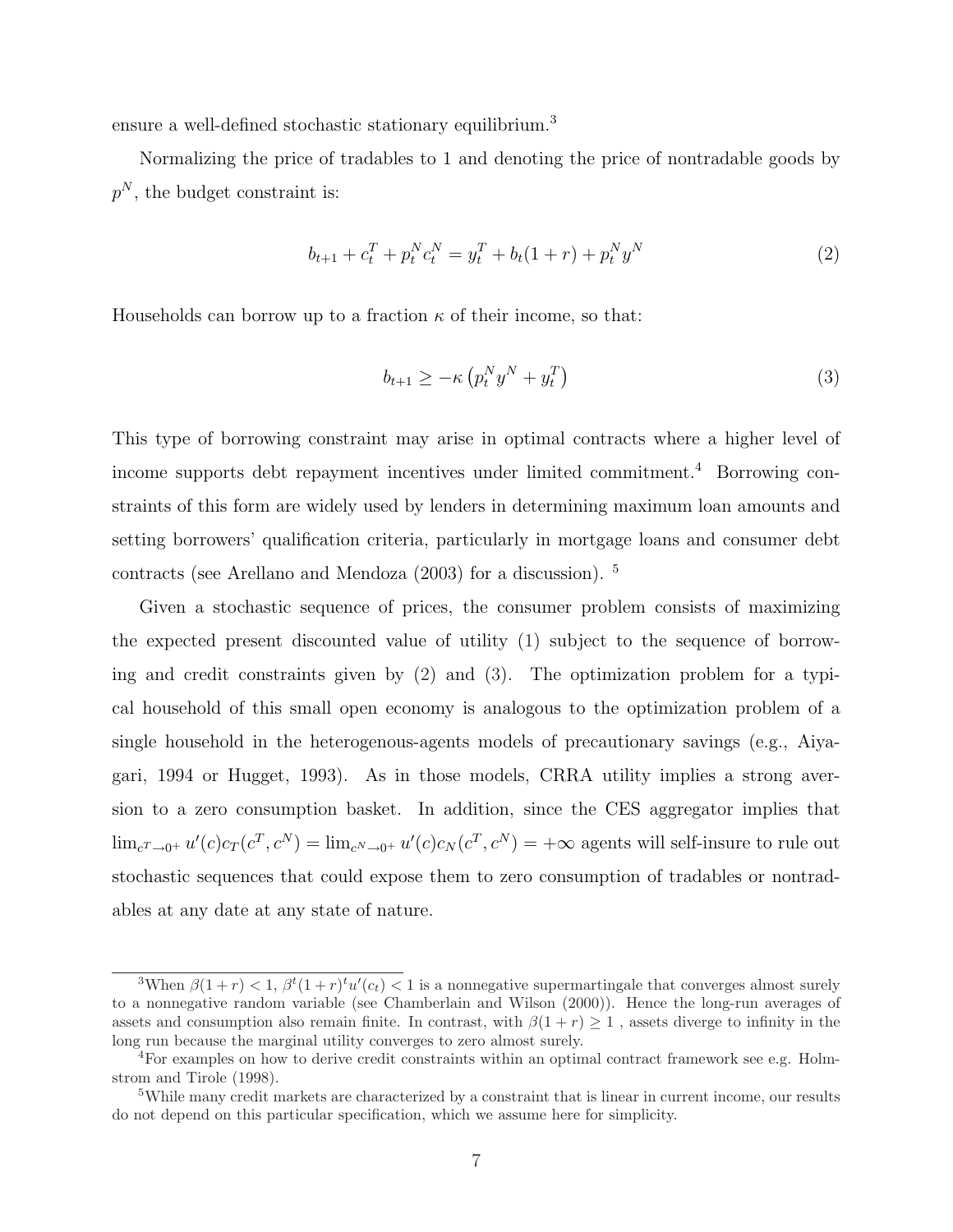### 2.2 Decentralized Competitive Equilibrium Conditions

The optimality conditions of the household problem are:

$$
\lambda_t = u'(t)c_T(t) \tag{4}
$$

$$
p_t^N = \left(\frac{1-\omega}{\omega}\right) \left(\frac{c_t^T}{c^N}\right)^{\lambda+1} \tag{5}
$$

$$
\lambda_t = \beta E_t \lambda_{t+1} (1+r) + \mu_t \tag{6}
$$

$$
0 = \lambda_t [b_{t+1} + \chi \left( p_t^N y^N + y_t^T \right)] \tag{7}
$$

where  $\lambda$  is the multiplier associated with the budget constraint and  $\mu$  is the multiplier associated with the credit constraint. The optimality condition (4) equates the marginal utility of tradables consumption to the shadow value of current wealth. Condition (5) is a static condition linking the marginal rate of substitution of two goods, tradables and nontradables, to their relative price. Equation (6) determines the intertemporal allocation of wealth and consumption. When the credit constraint is binding, there is a wedge between the current shadow value of wealth and the expected value of reallocating wealth to the next period given by the shadow price of relaxing the credit constraint  $\mu_t$ . Condition (7) is the standard complementary slackness condition.

Market clearing conditions are given by:

$$
c^N = y^N \tag{8}
$$

$$
c^T = y^T + b_t(1+r) - b_{t+1}
$$
\n(9)

Note from (5) that when a negative shock occurs, the reduction in  $c_t^T$  that follows generates on equilibrium a reduction in  $p_t^N$  which by equation (3 reduces the collateral value. Therefore, the borrowing constraint produces asymmetric responses of the economy to shocks, as in Mendoza  $(2002)$ .<sup>6</sup> Binding borrowing constraints amplify the drop in consumption in response to negative shocks to tradables output relative to perfect capital markets, but there are no amplification effects when borrowing constraints are slack. As in a standard

 $\sqrt[6]{\text{See Mendoza}$  (2006) for an illustrative deterministic example of this mechanism.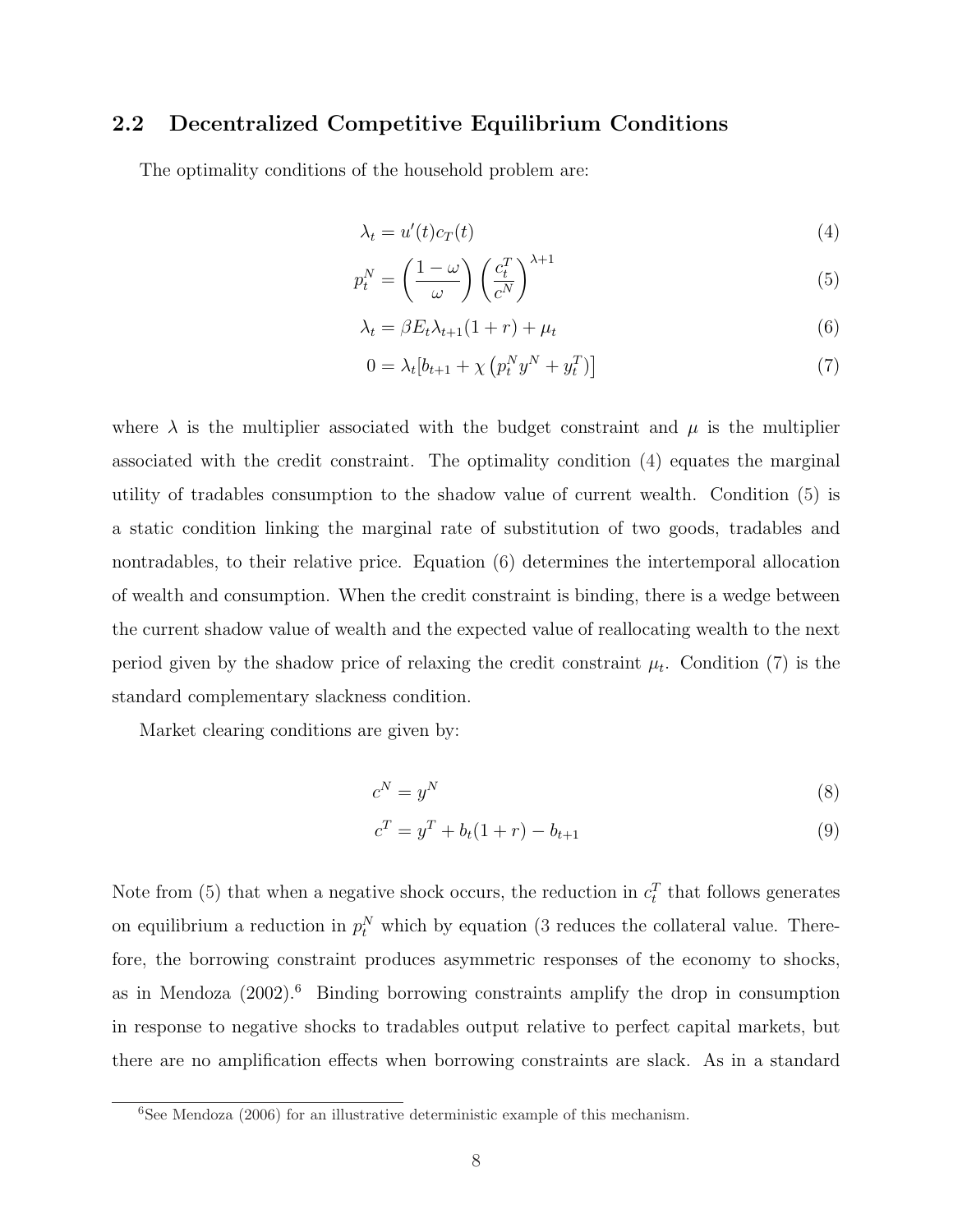model of insurance, the demand for borrowing is decreasing with current income  $y_t^T$ . As a consequence, for a given  $p_t^N$  there is a threshold  $\hat{y}_t^T$  such that for any  $y_t^T < \hat{y}_t^T$  the constraint becomes binding.

Given an initial foreign asset position  $b_0$ , the stochastic process for  $y<sup>T</sup>$  and the world real interest rate  $r$ , the competitive equilibrium is fully characterized by a set of stochastic sequences  $\{c_t^T, c_t^N, b_{t+1}, p_t^N, \lambda_t, \mu_t\}_{t=0}^{\infty}$  such that (3)-(9) are satisfied.

In the environment just described, the borrowing constraint sets a limit on individual borrowing. When foreign creditors monitor borrowers based on a set of macroeconomic indicators such as GDP, an economy may become subject to an aggregate borrowing constraint. Uribe (2006) shows that if households fail to internalize the aggregate debt limit, the borrowing decisions are still equivalent to those where the debt limit is internalized.<sup>7</sup> The reason for this equivalence is that market incentives conveyed by the interest rate induce individual borrowing decisions to behave as if they were internalizing the aggregate debt constraint. This result represents a form of "no-overborrowing". We will show below, however, that in the presence of multiple goods, the private economy displays "overborrowing" relative to a social planner who internalizes the price effects of individual decisions.

### 3 Recursive Problem

### 3.1 Decentralized Competitive Equilibrium

We start by describing the optimization problem of a typical agent in recursive form. A crucial feature of this setup is that aggregate bond holdings, denoted by B, constitute a state variable in this problem. This feature arises because the representative agent needs to forecast aggregate variables, beyond his control, in order to form expectations of future prices. In particular, he needs to forecast aggregate tradable and nontradable consumption to predict the price of nontradables. Because the endowment of nontradables is fixed, the forecast of nontradables consumption is simply  $y^N$ . In order to forecast tradable consumption, the representative agent must conjecture a law of motion for the aggregate foreign asset position.

<sup>&</sup>lt;sup>7</sup>A proof for this particular setup is available in an appendix upon request.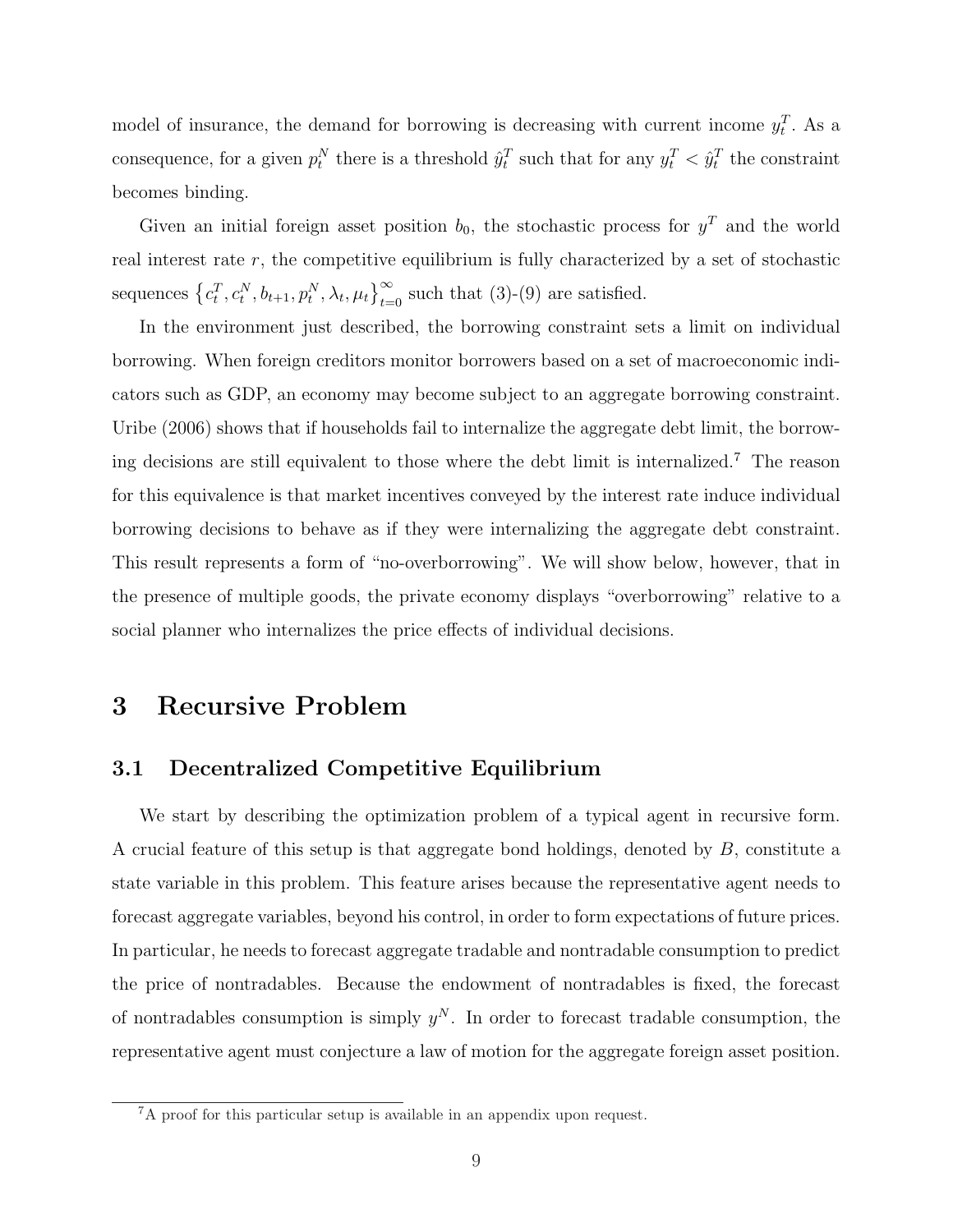We denote by  $\Gamma(\cdot)$  the perceived law of motion for the aggregate foreign asset position which is a function of the current aggregate state  $(B, y^T)$ . Using  $(5)$ , the forecast price for nontradables at time t can be expressed as:

$$
p^N(B_t, y_t^T) = \left(\frac{1-\omega}{\omega}\right) \left(\frac{y_t^T + B_t(1+r) - \Gamma(B_t, y_t^T)}{y^N}\right)^{\eta+1}
$$
(10)

The optimization problem of a typical agent is:

$$
V(b, B, y^T) = \max_{b', c^T, c^N} u(c(c^T, c^N)) + \beta E_t V(b', B', y^{T'})
$$
  
\nsubject to  
\n
$$
b' + p^N(B, y^T)c^N + c^T = y^T + b(1+r) + p^N(B, y^T)y^N
$$
  
\n
$$
b' \geq -\kappa (p^N(B, y^T)y^N + y^T)
$$
  
\n
$$
B' = \Gamma(B, y^T)
$$
 (11)

where we have followed the convention of denoting current variables without subscript and denoting next period variables with the prime superscript.

The solution to the household problem provides decision rules for individual bond holdings  $\hat{b}(b, B, y^T)$ , tradables consumption  $\hat{c}^T(b, B, y^T)$  and nontradables consumption  $\hat{c}^N(b, B, y^T)$ . The household optimization problem induces a mapping from the perceived law of motion for the aggregate foreign asset position  $\Gamma(\cdot)$  to an actual law of motion, given simply by the representative agent's choice  $\hat{b}(B, B, y^T)$ . In a rational expectations equilibrium, as defined below, these two laws of motion must coincide.

### Definition 1 *(Recursive decentralized competitive equilibrium)*

A recursive decentralized competitive equilibrium for the SOE is a pricing function  $p^N(B, y^T)$ , a perceived law of motion  $\Gamma(B, y^T)$  and decision rules  $\{\hat{b}(b, B, y^T), \hat{c}^T(b, B, y^T), \hat{c}^N(b, B, y^T)\}$ such that the following conditions hold:

- 1. Household optimization: taking as given  $p^N(B, y^T)$  and  $\Gamma(B, y^T)$ ,  $\left\{\hat{b}(b,B,y^T),\hat{c}^N(b,B,y^T),\hat{c}^N(b,B,y^N)\right\}$  solve the optimization problem of the household.
- 2. The perceived law of motion is consistent with the the actual law of motion: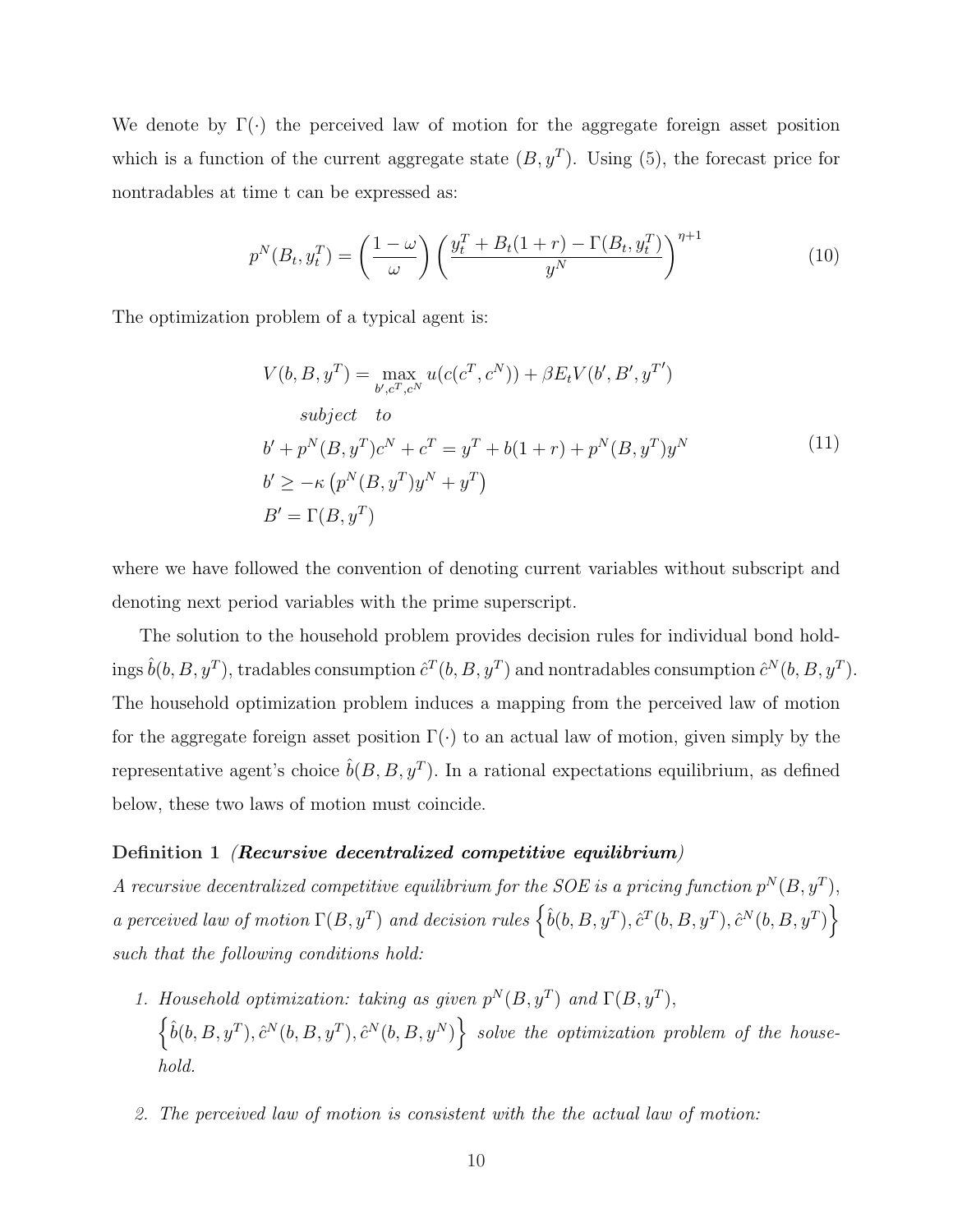$\Gamma(B, y^T) = \hat{b}(B, B, y^T)$ , (rational expectation condition).

3. Markets clear:  $y^N = \hat{c}^N(B, B, y^T)$  and  $\Gamma(B, y^T) + c^T = y^T + b(1+r)$ .

### 3.2 Social Planner

We previously described the equilibrium achieved when agents take aggregate variables as given, particularly the price of nontradables. Consider now a benevolent social planner (SP) who directly chooses allocations subject to the collateral constraint and competitive market clearing in order to maximize a representative agent's utility. As opposed to the representative agent, a social planner internalizes the effects of agents' decisions on the price of nontradables. Critically, the social planner realizes that a lower debt level in a crisis event reduces the adjustment of the price of nontradables, and therefore decreases the subsequent drop in consumption needed to satisfy the credit constraint. As a result, we will show that the decentralized equilibrium allocation is not constrained efficient, as defined below.

### Definition 2 *(Constrained efficiency)*

Let  $\left\{\hat{b}(b,B,y^T), \hat{c}^T(b,B,y^T), \hat{c}^N(b,B,y^T)\right\}$  be the solution to the competitive equilibrium yielding utility  $\hat{V}$ . The competitive equilibrium is constrained efficient if a planner who directly chooses allocations, subject to the collateral constraint and competitive markets clearing, cannot improve welfare for the consumer over  $\hat{V}$ .

The planner's optimization problem can be stated as:<sup>8</sup>

$$
V(b, y^T) = \max_{b', c^T} u(c(c^T, y^N)) + \beta E_t V(b', y^{T'})
$$
  
subject to  

$$
b' + c^T = y^T + b(1+r)
$$

$$
b' \ge -\kappa \left(\frac{1-\omega}{\omega} \left(\frac{c^T}{y^N}\right)^{\eta+1} y^N + y^T\right)
$$
 (12)

<sup>&</sup>lt;sup>8</sup>Note that we substitute  $p^N$  with the equilibrium price  $\left(\frac{1-\omega}{\omega}\right)\left(\frac{c^T}{y^N}\right)$  $\left(\frac{c^T}{y^N}\right)^{\eta+1}$  in the collateral constraint and  $c^N = y^N$  in the resource constraint.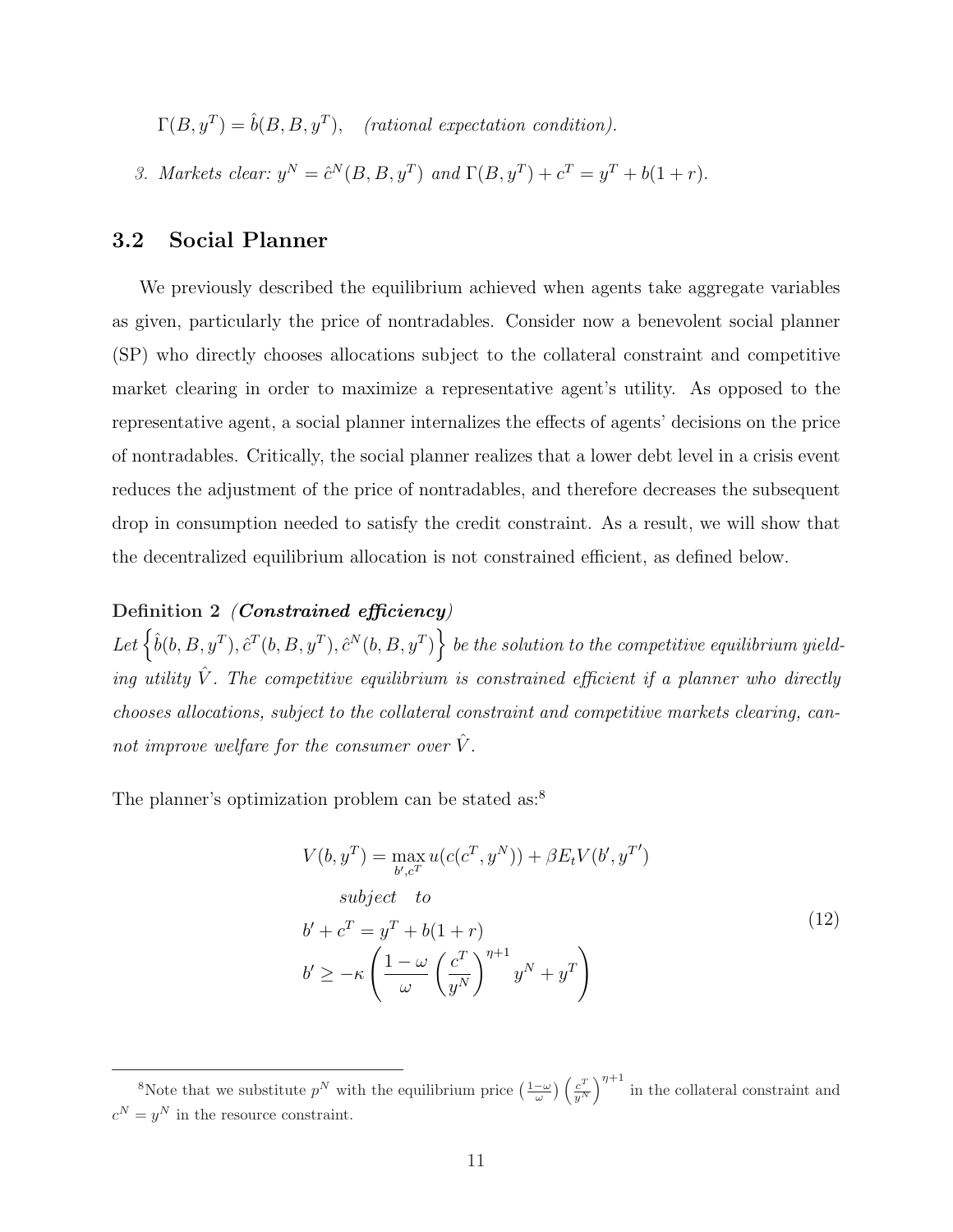Using superscript "SP" to distinguish the multipliers of the social planner from the decentralized equilibrium, this results in the following first order conditions for the social planner:

$$
\lambda_t^{SP} = u'(t)c_T(t) + \mu_t^{SP}\Psi_t
$$
\n(13)

$$
\lambda_t^{SP} = \beta E_t \lambda_{t+1}^{SP} (1+r) + \mu_t^{SP} \tag{14}
$$

where  $\Psi_t = \kappa \frac{\partial p^N}{\partial c^T} y^N = \kappa \frac{1-\omega}{\omega}$  $\frac{-\omega}{\omega} \left(\frac{c_t^T}{y^N}\right)^{\eta} (1+\eta)$  represents how the value of the collateral changes in equilibrium when there is a marginal change in tradables consumption. This variable is not present in the corresponding equation for the decentralized equilibrium (4) since decentralized agents take the price as given. Condition (13) states that at the social optimum the value of a marginal increase in current wealth, equals the marginal utility of consumption plus the value of relaxing the credit constraint that arises from the marginal increase in consumption, (i.e,  $\mu_t^{SP} \Psi_t$ ). Condition (14) is identical to the decentralized equilibrium condition (6). If the constraint does not bind in in the stochastic steady states of the decentralized equilibrium and the social planner, it is easy to see that the allocations of the two environments coincide.

Consider an initial situation where the constraint is satisfied with equality, but is not binding, and a negative shock tightens the borrowing constraint by one unit. Because atomistic agents take prices as given, the perceived decrease in tradables consumption is one unit. On the other hand, the social planner internalizes the fact that a decrease in tradables consumption decreases the price of nontradables, making the constraint even more binding as captured by  $\Psi_t$ . A direct consequence of the debt-deflation effect is summarized in the following proposition that will prove useful to show that the decentralized equilibrium is constrained inefficient.

### Proposition 1 *(Wealth undervaluation)*

Assume the credit constraint binds at time t and let  $(b_t, y_t^T)$  be the initial state and  $(c_t^T, c_t^N, b_{t+1})$ be the allocations of the decentralized equilibrium and the social planner. The social planner's shadow value of wealth is strictly higher than the decentralized agents's shadow value of wealth.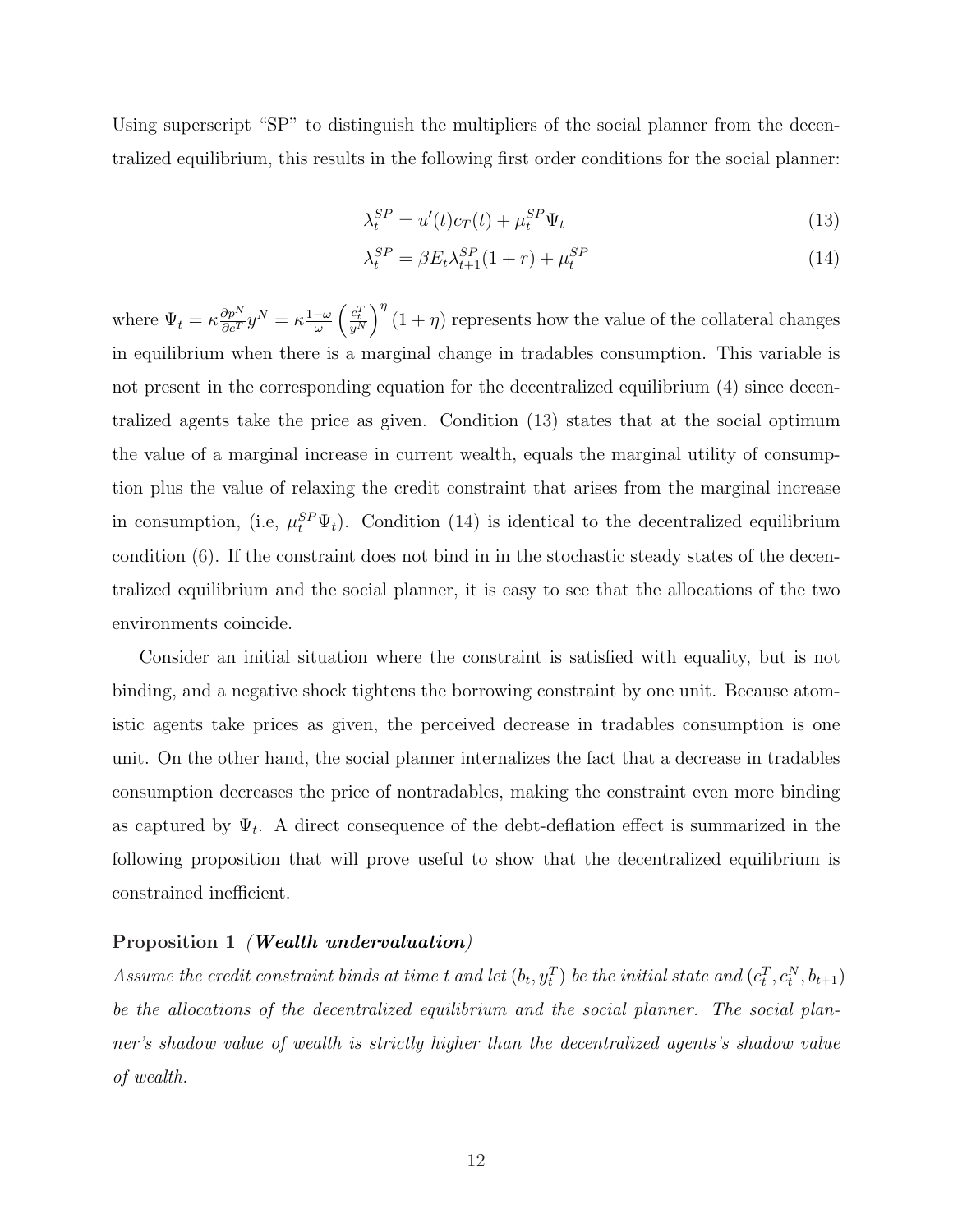**Proof.** The proof follows simply by comparing (4) and (13), which yields that the social shadow value of wealth exceeds the private value by  $\mu_t^{SP} \Psi_t$ .

As explained above, this result stems from the fact that the social planner internalizes that a marginal increase in wealth would allow a marginal increase in consumption that will relax the credit constraint by  $\Psi_t$  with a marginal utility of  $\mu_t^{SP}$ .

Suppose that at time  $t$  the constraint is not binding but it may become binding constraint in the next period if a sufficiently high leverage is chosen. Using (6) and (4), the Euler equation for consumption for the decentralized equilibrium is simply:

$$
u'(c_t) = \beta u'(c_{t+1})(1+r)
$$
\n(15)

Using  $(14)$  and  $(13)$ , the Euler equation for consumption for the social planner becomes:

$$
u'(c_t) = \beta \left[ u'(c_{t+1}) + \mu_{t+1}^{SP} \Psi_{t+1} \right] (1+r)
$$
\n(16)

Consider now a reallocation of wealth by the social planner starting from the privately optimal allocations in the decentralized equilibrium. In particular, consider a reduction of one unit of debt. Because decentralized agents are at the optimum, (15) shows that the first order welfare benefits of an additional marginal unit of savings  $\beta u'(c_{t+1})(1+r)$  are equal to the first order welfare losses  $u'(c_t)$ . Using (16), the social planner has the same marginal cost of reducing debt by a marginal unit but face higher marginal benefits given by  $\beta E_t \left[ u'(c_{t+1}) + \mu_{t+1}^{SP} \Psi_{t+1} \right] (1+r)$ . The last term corresponds to the expectation on how an additional marginal unit of savings helps relax the credit constraint when it becomes binding due to the debt-deflation channel, a fact that is not internalized by the representative agent. This yields our externality result.

### Proposition 2 *(Constrained inefficiency)*

Assume the credit constraint binds in some state of nature in the decentralized equilibrium. Then, the decentralized equilibrium is constrained inefficient.

Proof: See appendix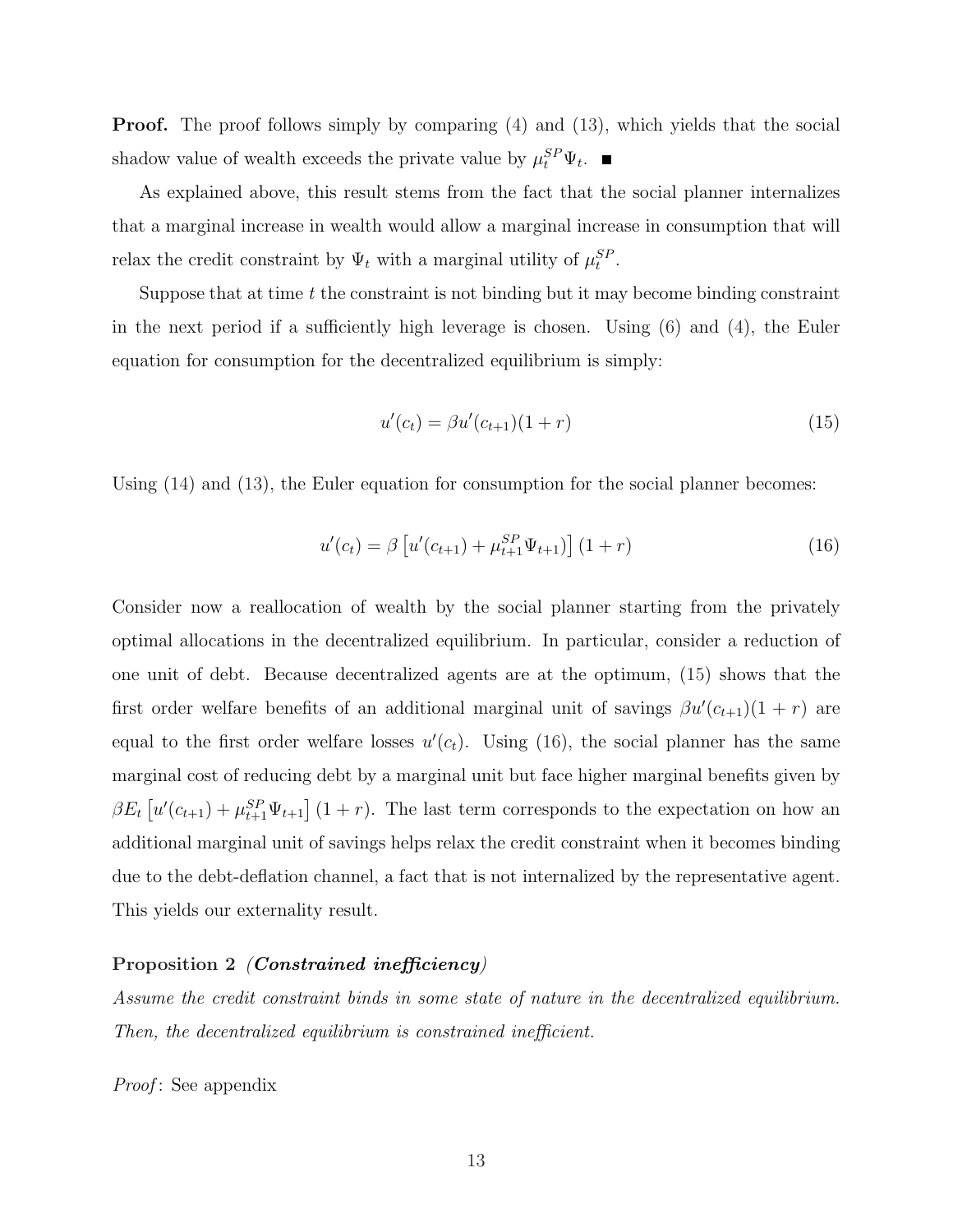### 4 Quantitative analysis

### 4.1 Calibration

Section 3 showed analytically that the decentralized equilibrium is not constrained efficient. In particular, it showed that a social planner has a higher incentive to save than an individual agent in the decentralized equilibrium when it is likely that the credit constraint will become binding in a future state of nature. In this section, we study the quantitative implications of this pecuniary externality by comparing the results from simulating the social planner's solution and the decentralized equilibrium. We are particularly interested in how the pecuniary externality affects the aggregate level of debt and and the vulnerability of a country to financial crises.

The values assigned to all model's parameters are listed in Table 1. The model frequency is annual. The risk aversion parameter  $\sigma$  of the CRRA utility function is set to 2 and the world interest rate  $r$  is set to 4 percent, standard values in quantitative business cycle analysis for open economies. For the discount factor, we choose the annual equivalent of the simple average of two well-known SOE models ? and ?.

We choose to calibrate the model to Argentina as an example of an emerging market whose business cycle has been studied extensively. The reference period is 1980-2007, the usual sample for the study of emerging market crises. We assume that the endowment for tradables follows a log AR(1) process such that  $\ln y_t^T = p \ln y_{t-1}^T + \varepsilon_t$  and  $\varepsilon_t \sim N(0, \sigma_{\varepsilon}^2)$ . This process is estimated using the sectorial data from the World Development Indicators (WDI) from 1980 to 2007. We classify manufacturing industry and primary products as tradables, following the standard methodology.<sup>9</sup> . After detrending the data with the HP filter with a parameter of 100, the standard value for annual data, the estimation of the cyclical component of the tradable output process yields  $\sigma_{yT} = 0.067$  and  $\rho = 0.60$ . The shock is discretized into a finite first-order Markov process with five grid points using the quadrature based procedure of Tauchen and Hussey (1991). The endowment of nontradables  $y^N$  is normalized to one.

There is some range on the value assigned to the elasticity of substitution in SOE model.

<sup>9</sup>See for example Garcia (2008) and Mendoza and Terrones (2008)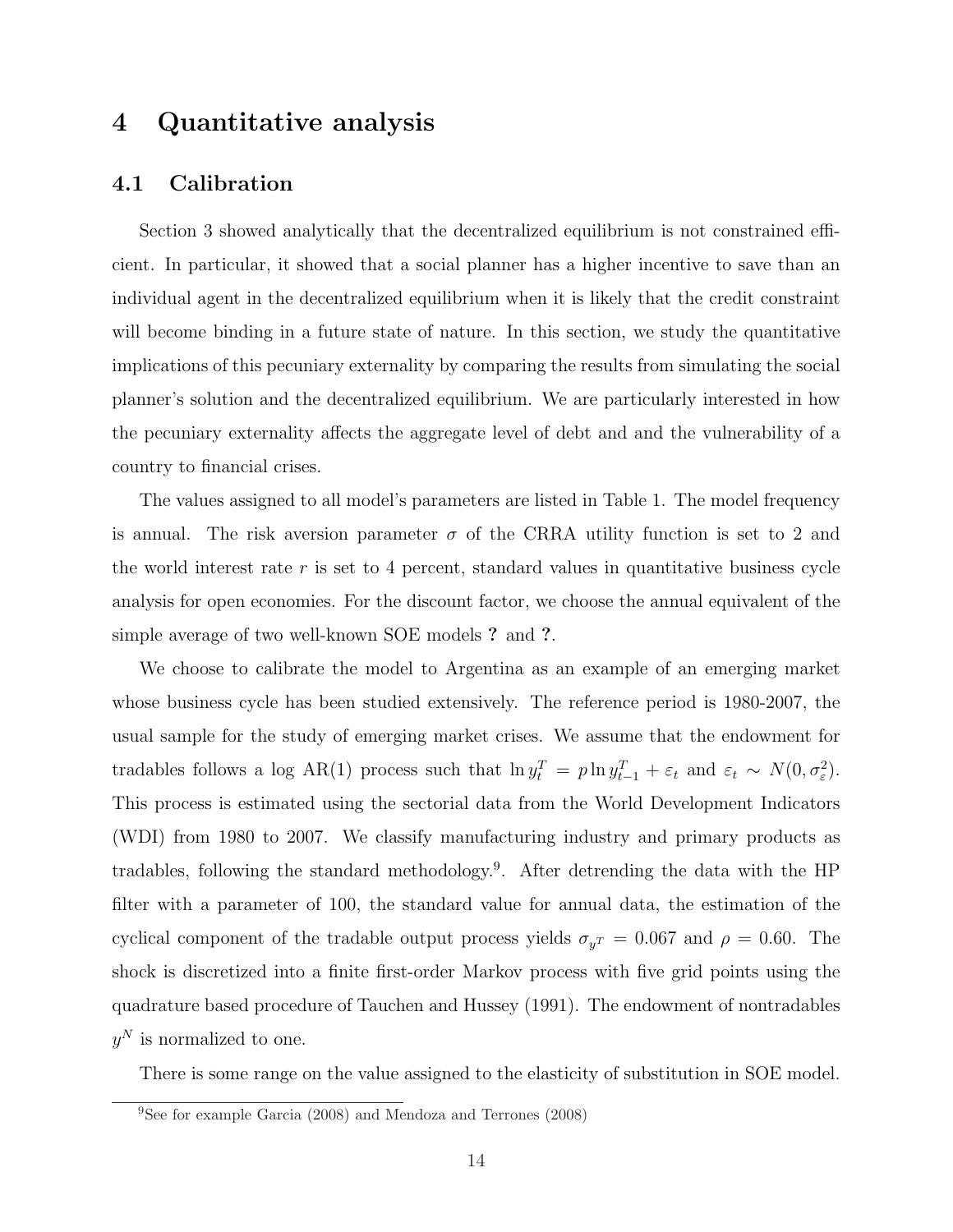Table 1: Parameters

|                            | Value                               | Target                                       |  |
|----------------------------|-------------------------------------|----------------------------------------------|--|
| Interest rate              | $r = 0.04$                          | Standard RBC value                           |  |
| Risk Aversion              | $\sigma = 2$                        | Standard RBC value                           |  |
| Elasticity of substitution | $1/(1+\eta) = 0.4$                  | Indep. estimation Gonzalez-Neumeyer $(2004)$ |  |
| Non tradable endowment     | $y^N=1$                             | Normalization                                |  |
| Stochastic Structure       | $\sigma_{u}$ = 0.067, $\rho = 0.60$ | Argentina's economy                          |  |
| Calibration                |                                     |                                              |  |
| Discount Factor            | $\beta = 0.90$                      | Trade Balance Output ratio= $0.9\%$          |  |
| Weight on Tradables in CES | $\omega = 0.32$                     | Share of Tradable Output= $33\%$             |  |
| Credit Coefficient         | $\kappa = 0.22$                     | Frequency of Sudden Stops 7.4%               |  |

Empirical studies estimate the elasticity of substitution to be less than 0.5. For Argentina, a comprehensive empirical research of the Argentine economy by Gonzalez and Neumeyer (2004) reports an elasticity of substitution  $1/(1 + \eta)$  equal to 0.40. We use this estimation which is also very close to the estimation of 0.46 for Uruguay of ? and the estimation of 0.44 of Stockman and Tesar (1995) (1995), who found an average value of 0.44 for developed countries.

The remaining parameters  $\{\beta, \omega, \kappa\}$  are calibrated to generate long run averages of the decentralized equilibrium that mimic the respective unconditional means in our reference period. The discount factor  $\beta$  is calibrated to match a trade-balance-to-output ratio of 0.08 percent. The weight of tradables consumption in the CES aggregator  $\omega$  is calibrated to match a share of tradables production of 33 percent. This is a reasonable approach to calibrate  $\omega$  since manipulating (5) yields that the ratio nontradables-tradables GDP denoted by  $\frac{p_t^N y^N}{u^T}$  $\frac{\sum\limits_{y}^{N}y^{N}}{y^{T}}$ equals  $\big(\frac{1-\omega}{\omega}\big)$  $\left(\frac{c_t^T}{c^N}\right)^{\eta}$ . The credit coefficient  $\kappa$  is calibrated so that the chances of a binding credit constraint are 7.4 percent, which is the estimated frequency of Sudden Stops for Argentina in the panel dataset of Eichengreen, Gupta, and Mody (2006).

### 4.2 Solution Method

The non-linearities introduced by the borrowing constraint require a global method to solve the planner's problem and the decentralized equilibrium. To solve for the planner's problem, we use the algorithm described in Mendoza and Arellano (2004). This method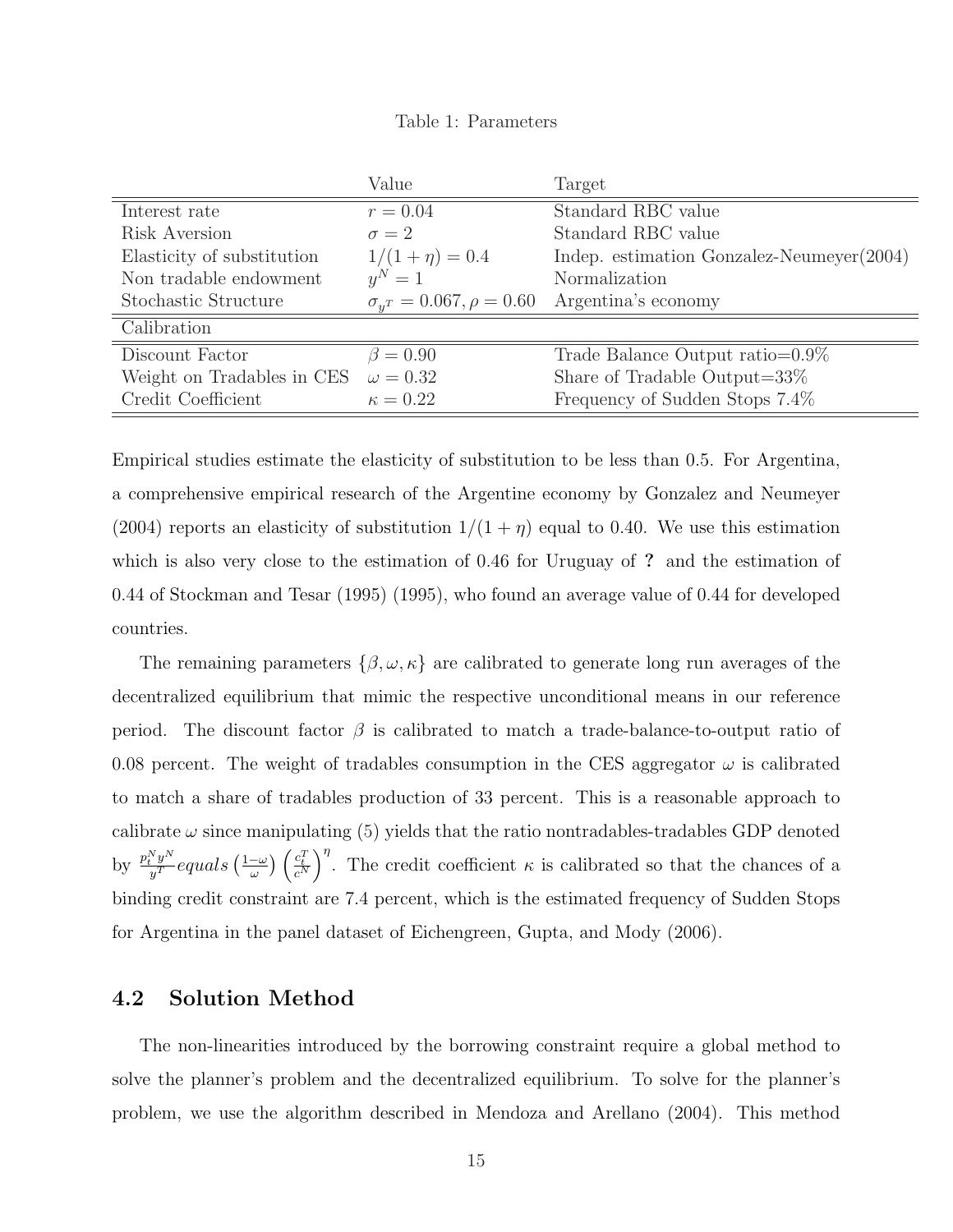is based on value function iteration and respects the fact that the credit constraint is only occasionally binding. The key difference between this method and the one necessary to solve for the decentralized equilibrium is that atomistic agents must take prices as given. We propose a method to solve for the recursive competitive equilibrium employing a nested fixed point algorithm.

For any given belief of the evolution of aggregate bonds, there is an "inner" fixed point algorithm that solves the Bellman equation. Once the Bellman equation is solved, the actual law of motion  $\hat{b}(B,B,y^T)$  can be derived and the outer fixed point algorithm checks whether it approximately coincides with the perceived law of motion for aggregate bonds  $\Gamma(B, y^T)$ .<sup>10</sup> If these laws of motions do not coincide, a new trial is obtained and fed into the Bellman Equation again. The new trial is based on a Gauss-Seidel algorithm that assigns a decreasing weight to the effective law of motion. It is important to adjust slowly the new guess since iterations on the perceived laws of motions do not follow a contraction mapping and may not converge due to the well-known problem of unstable hog cycles. To obtain convergence in the outer fixed point algorithm, it is also important to allow the agents in their optimization problem to choose a vale of foreign assets which is outside the grid, as in Krusell and Smith (1997). The algorithm to solve the model for particular values of parameters follow these steps:

- 1. Generate a discrete grid for the economy's asset of size NB and the shock state space NS.
- 2. Conjecture a law of motion for aggregate foreign assets  $B' = H(B, y^T)$  at each point of the state space, using  $Y^N = C^N$  this implies a price given by (10)
- 3. Solve for the policy functions  $\left\{\hat{b}(b,B,y^T), \hat{c}^T(b,B,y^T), \hat{c}^N(b,B,y^T)\right\}$  via value function iteration in the bellman equation (11).
- 4. Using the decision rules in the previous step, calculate the implied transition of aggregate bonds  $\sigma^{b}(B, B, y^T)$ . and evaluate the previous guess. If  $sup_{B,y^T} ||\hat{b}(B, B, y^T) \Gamma(B, y^T)$   $\leq \epsilon$ , the recursive competitive equilibrium is found. Otherwise, update  $H(B, y^T)$  with a Gauss-Seidel algorithm and go to step 3.

 $10By$  Walras Law, when these laws of motion coincide, markets clear in the nontradable sector.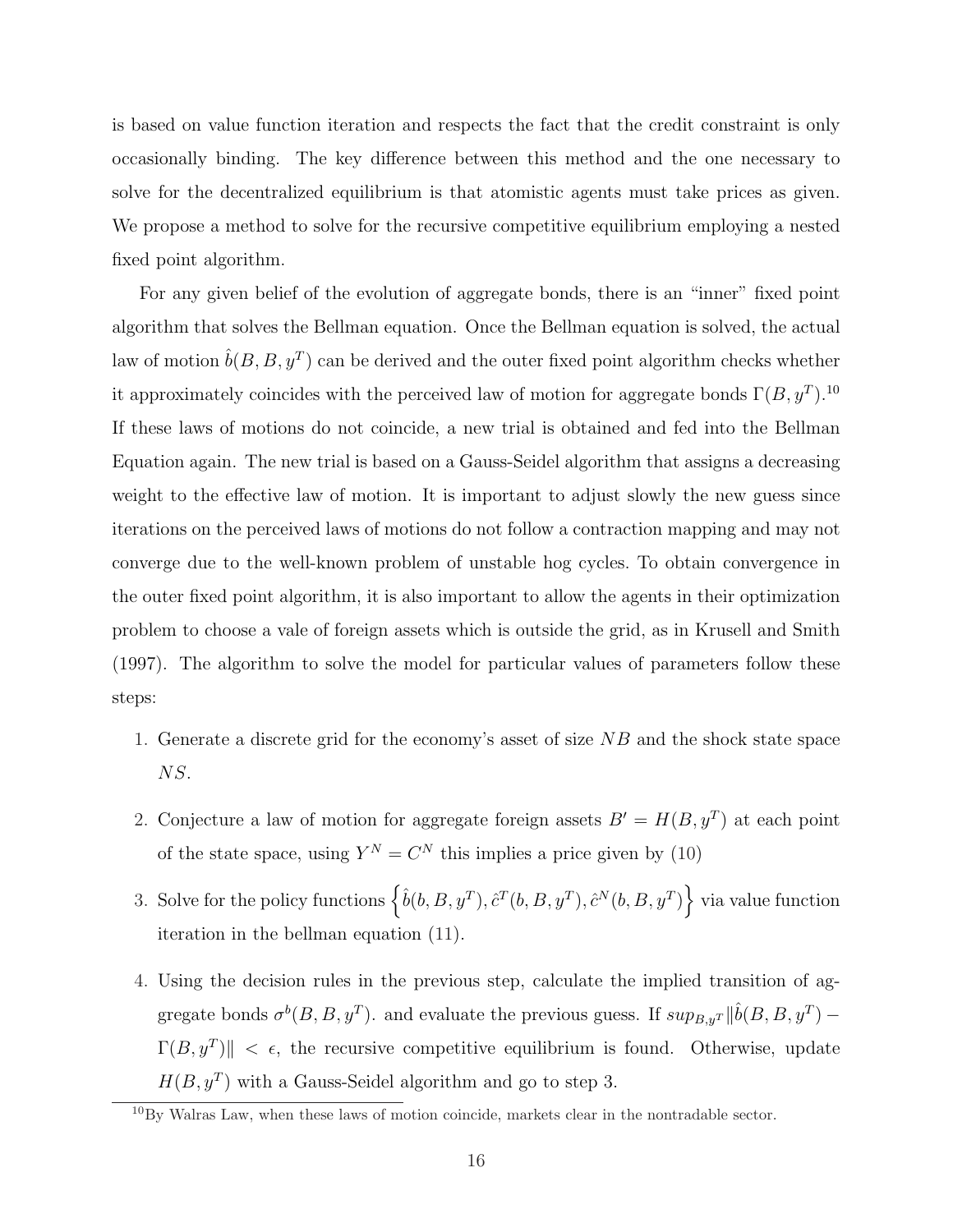The solution method is described in more detail in the appendix. <sup>11</sup>

### 4.3 Simulation Results

#### 4.3.1 Policy Functions

We start by showing how the policy functions of the social planner and the decentralized equilibrium differ and then analyze the consequences for the average debt and for the probability and the severity of a financial crisis. Figure 1 shows how the policy function for the social planner differs from the decentralized equilibrium policy function when the economy is hit by a roughly one standard deviation negative shock to tradables output.<sup>12</sup>Since the mean value of tradables output is 1, we can interpret all results in terms of this variable. Without the endogenous borrowing constraint, the policy function for next period's foreign assets would be monotonically increasing in current assets. However, when the actual model economy is hit by the negative shock and the borrowing constraint binds, a lower current asset position reduces the level of tradables consumption consistent with the borrowing constraint, and thereby reduces the price of nontradables. Because the borrowing constraint depends endogenously on the price of nontradables, this means that the borrowing constraint becomes tighter. Therefore, the economy displays a policy function for next period foreign assets that is decreasing in current foreign assets in the range for which the borrowing constraint binds. In terms of Figure 1, this range corresponds approximately to a level of foreign assets lower than  $-0.540$  for the social planner but lower than  $-0.535$  for the decentralized equilibrium.<sup>13</sup> Because atomistic agents do not internalize the price effects of their actions, they continue to borrow enough to trigger the binding credit constraint over some range of current assets for which the social planner would choose a lower borrowing level that is monotonically increasing in current debt.

We can distinguish three regions in Figure 1 according to the level of current foreign assets: a "constrained region", a "high externality region" and a "low externality region". For low levels of net foreign assets, the allocations of future bonds coincide since both the

<sup>11</sup>See Rust(2008) for an extensive treatment of numerical methods to solve competitive equilibria and dynamic games.

<sup>&</sup>lt;sup>12</sup>By policy function in the decentralized equilibrium, we mean the equilibrium law of motion  $\hat{b}(B, B, y^T)$ .

<sup>13</sup>Unless otherwise noted, all figures are expressed as percentages of mean tradables output.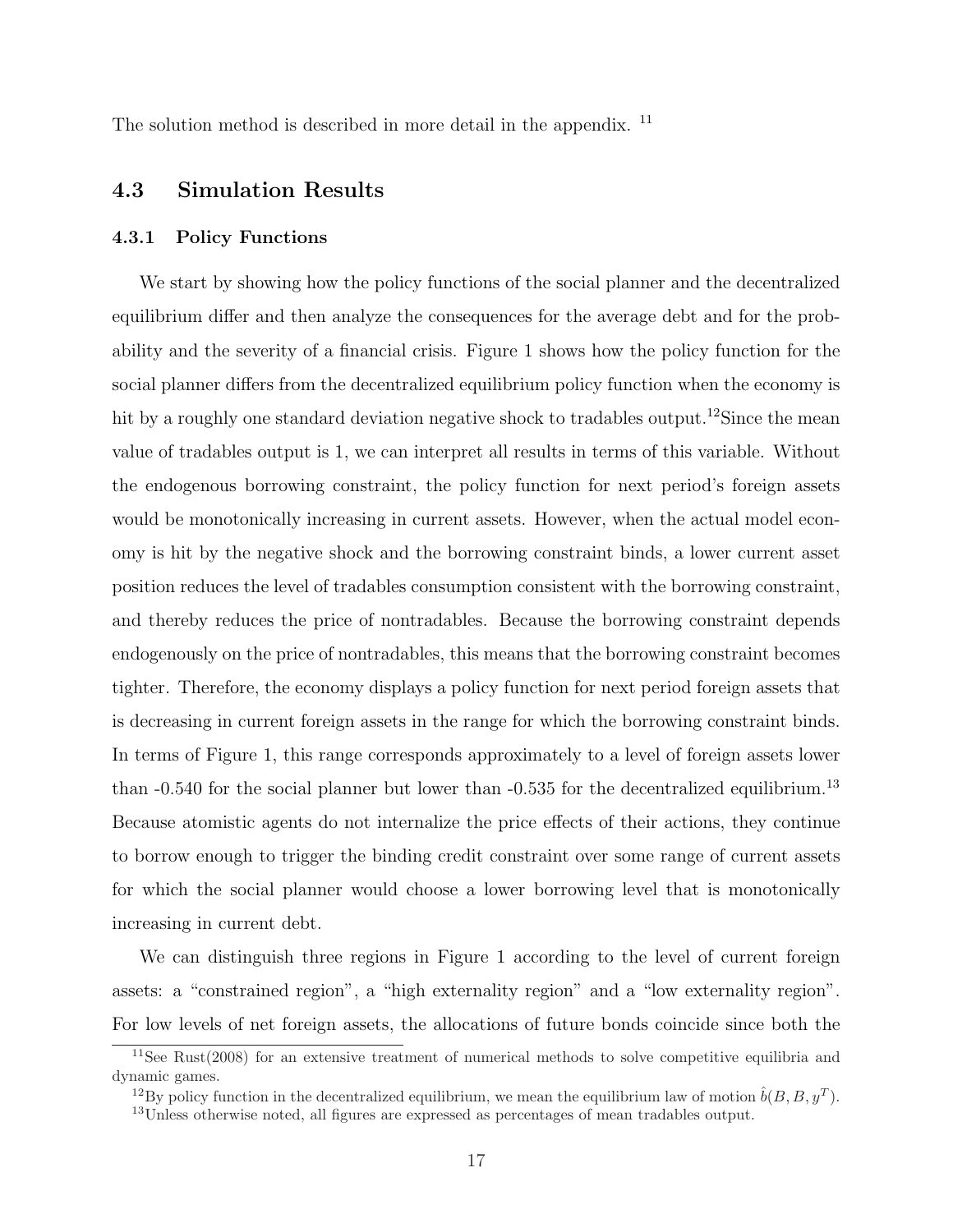Figure 1: Policy Functions



planner and the atomistic agents in the decentralized equilibrium choose the maximum they can borrow. This constitutes the constrained area. At moderately higher current levels of net foreign assets, the economy is still highly leveraged and a future financial crisis is relatively likely. Consequently, the social planner increases future assets relative to decentralized agents who do not consider the general equilibrium effects of their actions. This high externality region ends approximately when foreign assets reach -0.42. Finally, as net foreign assets further increase and the probability of a financial crisis becomes relatively low, the policy functions become similar to each other. Comparing the policy functions against to the 45 degree line also shows that for relatively low current levels of bonds, the economy increases savings in response to a negative shock, resulting in capital outflows.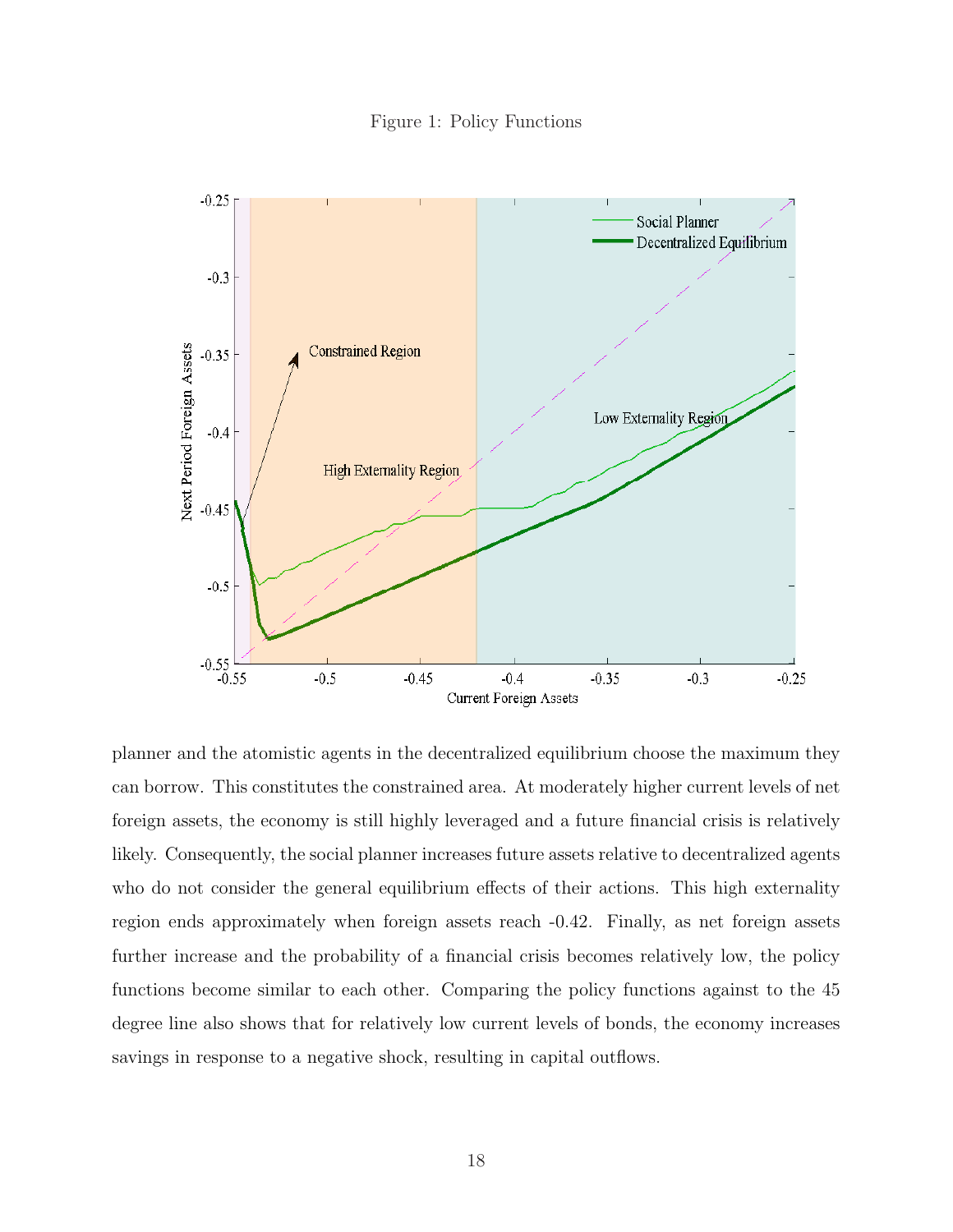#### 4.3.2 Long Run Distribution of Debt

It is clear from Figure 1 that the decentralized equilibrium will display higher levels of debt than what the social planner would command. Figure 2 confirms this result by illustrating the ergodic distribution of net foreign assets for both environments. In fact, the social planner's distribution of foreign assets first order stochastic dominates the decentralized equilibrium distribution. While the maximum level of debt occurring with positive probability for the planner is 0.49, in the decentralized equilibrium the economy exceeds this level of debt about 80 percent of the time. The maximum level of debt that is supported with positive probability is 0.54 in the decentralized equilibrium. These results are critical to understanding the different levels of amplification that the two sets of allocations deliver, as will be shown below. For chosen levels of debt higher than 0.46, there is a positive probability under both enviroments that a sufficiently negative shock will trigger the credit constraint in the next period. Moreover, the higher is the existing leverage, the greater the adjustment in tradables consumption needed in order to satisfy the borrowing constraint. Consequently, Figure 2 shows that the planner reduces the exposure to states in which the contraction in consumption needed to satisfy the collateral constraint is large. Even if an atomistic agent foresees the probability of a big reduction in consumption in a crisis event, she does not internalize the impact that her actions have on the balance sheet of the rest of the agents.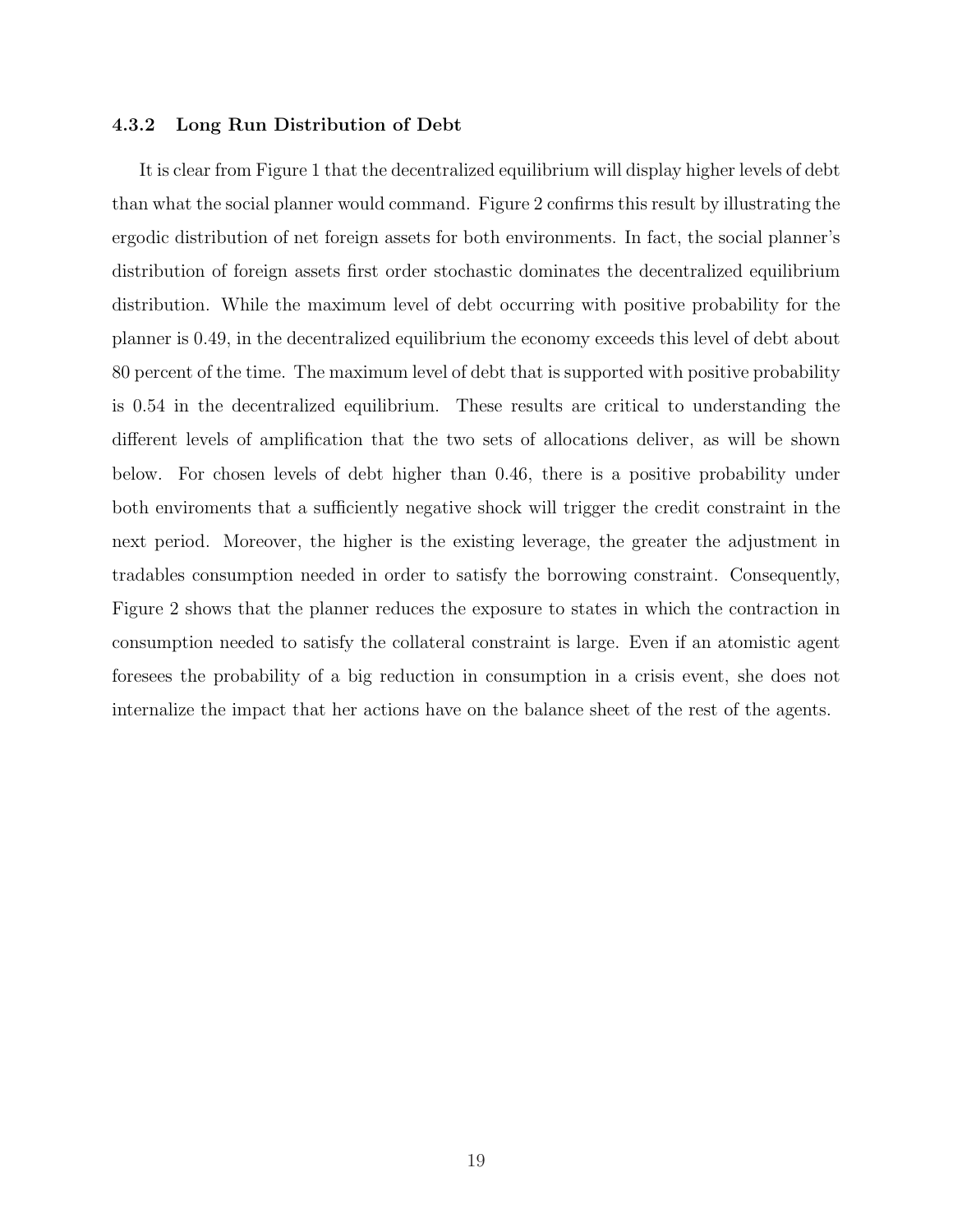

The quantitative significance of the distortion can also be assessed by comparing the long run averages of debt. Table 2 shows how average debt levels differ in the two cases. The Debt-GDP ratio in the decentralized equilibrium is about 14 percent higher than what a social planner would find optimal on average. The mean Debt-GDP ratio is 17.3 percent for the private economy and 15.2 for the social planner. The private economy's debt to tradable output ratio exceeds the social optimum by 5.3 percentage points. Conditional on a financial crisis, the decentralized equilibrium debt to GDP is 3 percentage points higher than in the social optimum.

### 4.3.3 Incidence and Severity of SS

In this subsection, we establish that this overborrowing in the decentralized equilibrium leaves the economy vulnerable to more frequent and more severe financial crises. To demon-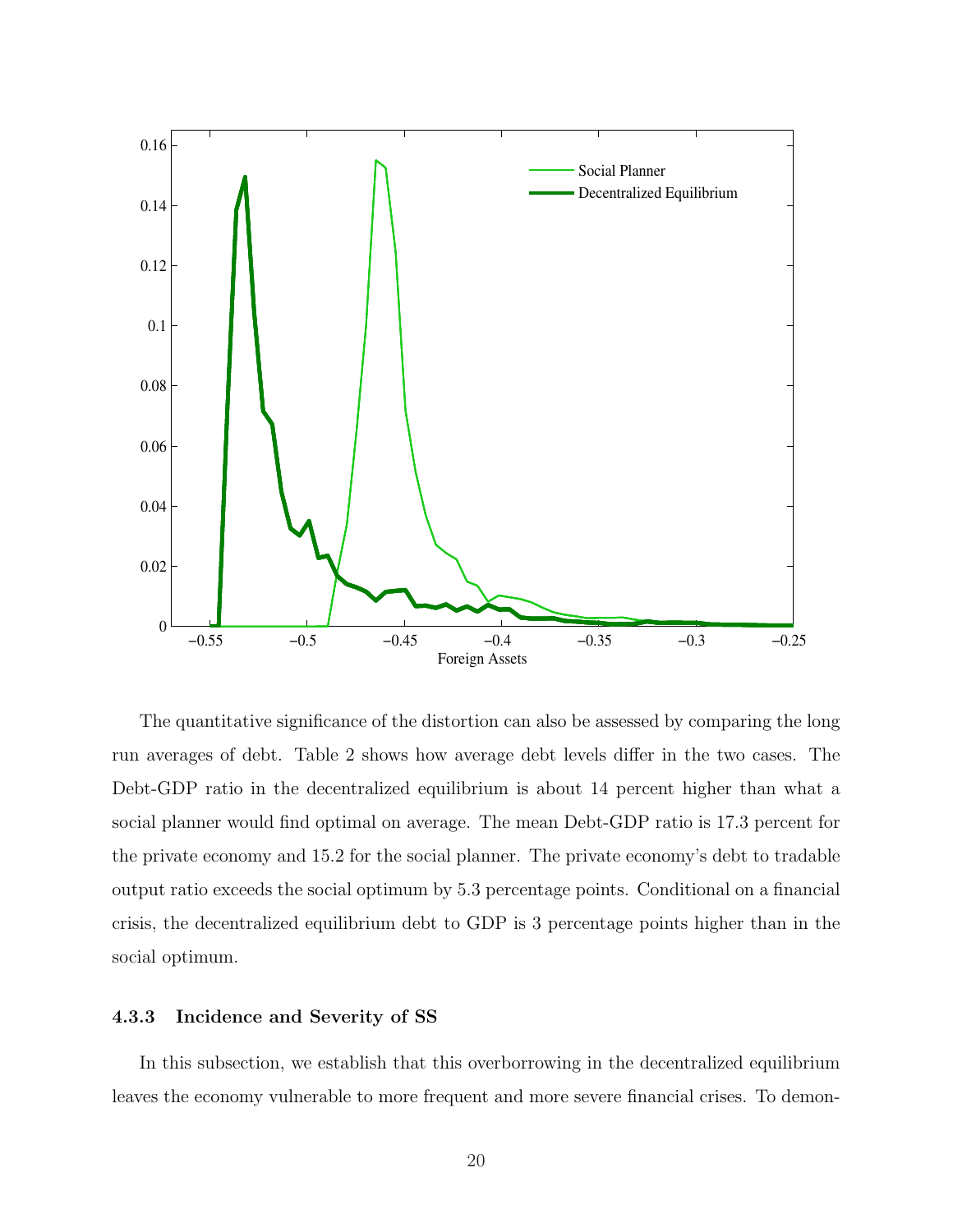| Table 2: Average Debt Levels |  |
|------------------------------|--|
|------------------------------|--|

| Mean Ratios                         |          | Social Planner Decentralized Equilibrium |
|-------------------------------------|----------|------------------------------------------|
| Debt to Tradable Output             | $45.0\%$ | $50.3\%$                                 |
| Debt to GDP                         | 15.2%    | 17.3%                                    |
| Debt to GDP conditional on a crisis | $24.1\%$ | 27.0%                                    |

strate this result, we use the policy functions of the model to conduct an event analysis exercise. We perform a 60,000-period stochastic time series simulation of the social planner and the decentralized equilibrium's allocations, and use the resulting artificial data to construct five-year event windows centered on Sudden Stop (SS) events (i.e. periods in which the borrowing constraint becomes binding). These episodes deliver always capital outflows, consumption drops and real exchange rate depreciation, and they increase with the magnitudes of the shock and the initial leverage.

According to the simulation, the social planner cuts the long run probability of a SS by more than a factor of three, from 7.4 percent to 2.3 percent. In the planner's problem, the constraint is triggered with positive probability only if a negative shock that is larger than two standard deviations is realized. In contrast, the economy in the decentralized equilibrium has about a 23 percent chance of carrying a debt level such that a mildly negative one standard deviation shock would trigger the constraint.

To capture the different amplification levels in the decentralized equilibrium and social optimum in the most severe crises, we take those SS where the decline of capital inflows exceeds the median SS decline and compare the mean of the time series centered on these events, which we call SS Collapses. Results are similar if we define collapses as SS with contractions in output larger than the median as in Calvo, Izquierdo and Talvi (2006). As Figure 2 shows the drops of consumption, the real exchange rate and capital flows following the onset of a SS collapse are more pronounced in the decentralized equilibrium. The decentralized equilibrium experiences capital outflows which are 3.6 times larger than in the social planner allocations. The real exchange rate (RER) depreciates by 52 percent for the social planner and 93 percent for the decentralized equilibrium, indicating a much larger decline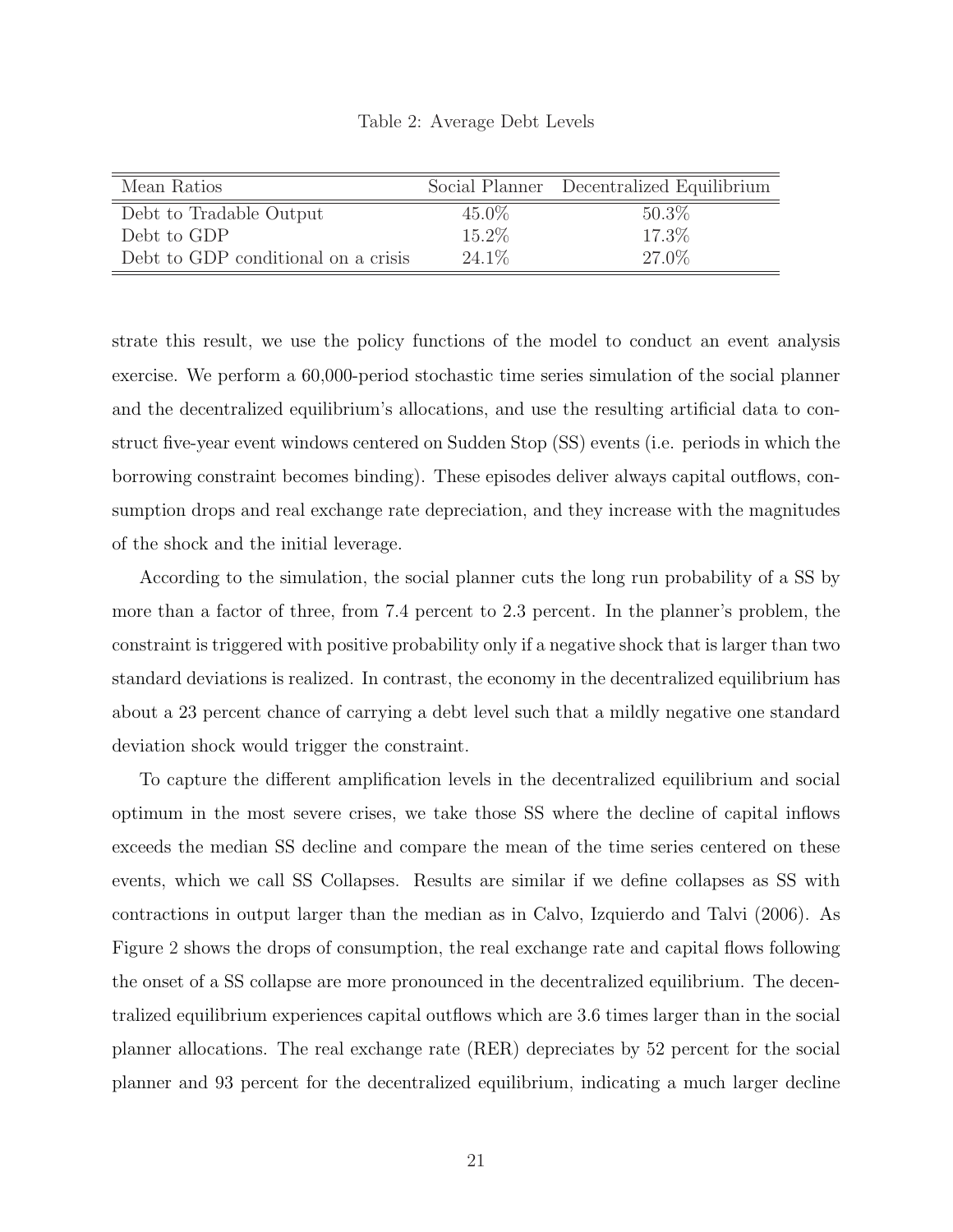in the price of nontradables in the decentralized case.<sup>14</sup> As panel c) of Figure 2 shows, the consumption bundle falls by less than 10 percent under the social planner compared to 17 percent in the presence of the credit externality.

The differences in the severity of a financial crisis are a consequence of the higher leverage of the decentralized equilibrium, shown above. A higher initial level of leverage requires a more drastic reduction in tradables consumption in response to a negative shock and therefore makes the constraint binding. In equilibrium, this implies a lower price of non tradables, a depreciation of collateral and larger capital outflows. By leveraging their position decentralized agents contribute to the feedback loop between the real exchange rate and economic activity but they do not internalize that their additional borrowing entail amplification effects when a negative income shocks triggers the credit constraint.

<sup>&</sup>lt;sup>14</sup> We define a real exchange rate depreciation as - $\Delta P/P$  where P is the aggregate CES price index of a unit of the consumption bundle in unites of tradable consumption that equal  $P = \left[\omega^{\frac{1}{\mu+1}} + (1-\omega)^{\frac{1}{\mu+1}}p^{N^{\frac{1}{\mu+1}}}\right]^{\frac{\mu+1}{\mu}}$ . Consistently with this definition, a real exchange rate depreciation implies a higher real exchange rate.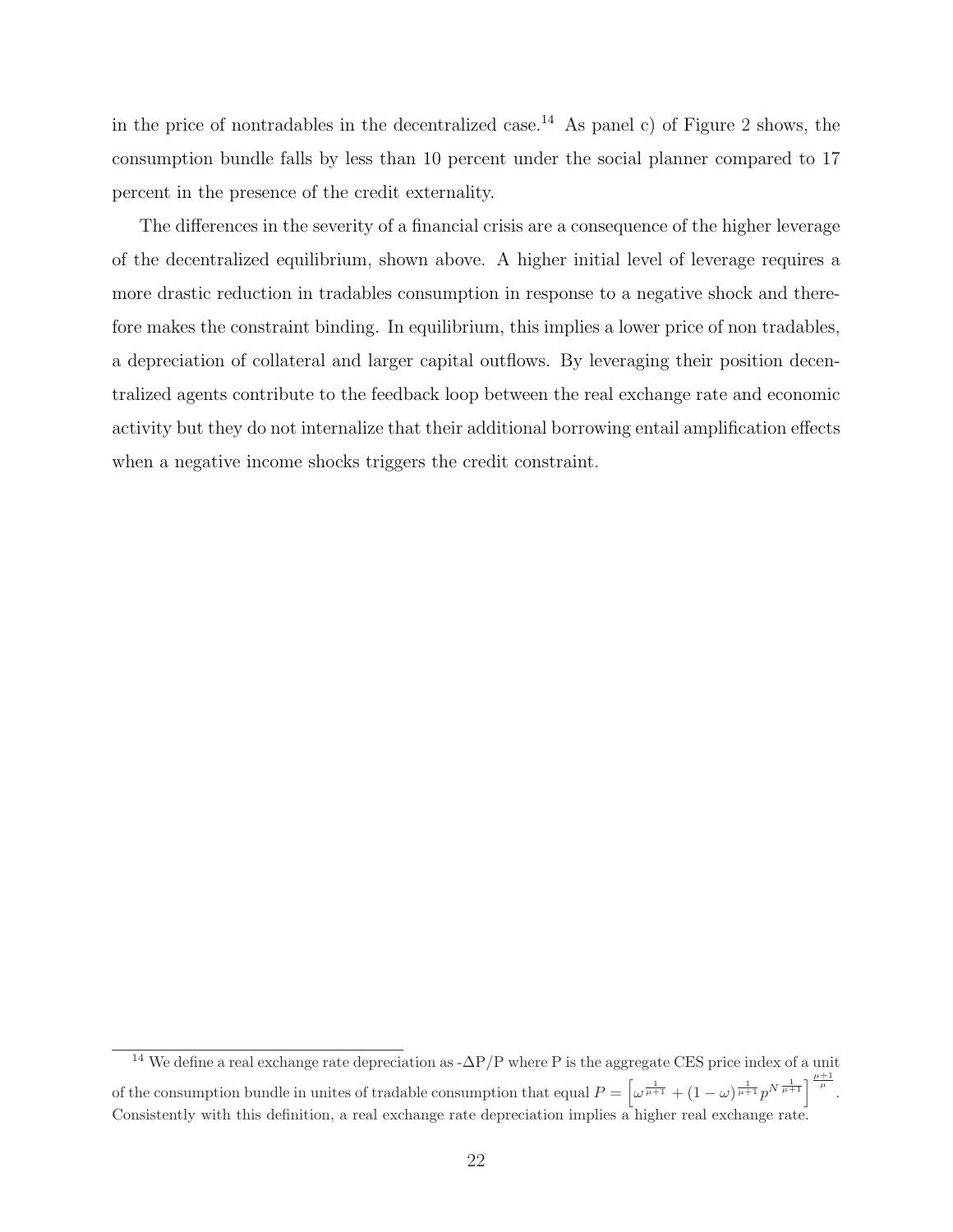

Figure 2: Event Analysis-Sudden Stop Collapse

Note: Real Exchange Rate Depreciation(RER) and Consumption Drop are expressed in percentage deviations from long run values. The Current Account is expressed in percentage of GDP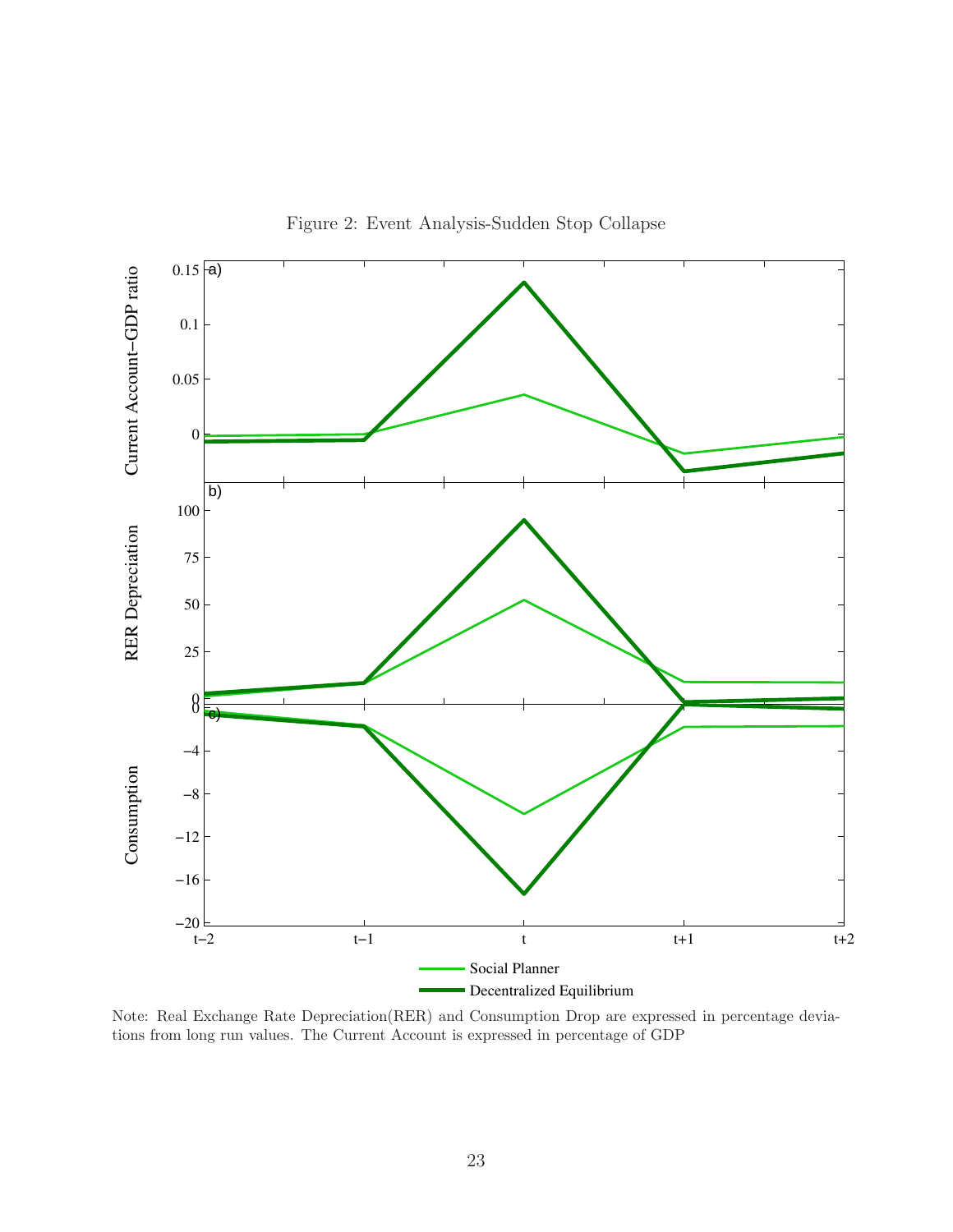### 5 Welfare and Policy Implications

First best policy measures are necessary to address the root of the externality: the borrowing constraint. Examples of such policies are enhancing the enforcement of contracts and increasing transparency. We focus here on second best policy measures. The questions that we address in this section are what policies should the government take to correct the externality and the welfare gains associated with these policies.

Theoretically, a wide range of policy measures can improve welfare from the decentralized equilibrium outcome; our focus is on how state contingent taxation on debt can correct the systemic externality. The following proposition summarizes our results:

 $\textbf{Proposition 3 \ \ (Optimal \ \}Policy) \ \textit{Consider the social planner's solution be} \ \big\{c_t^T, c_t^N, b_t^T, p_t^N, \lambda_t^{SP}, \mu_t^{SP} \big\}_{t=0}^{t=\infty}$ Let the linear tax rate on debt contingent on the level of borrowing chosen at time t and collected at time  $t + 1$  be:

$$
\tau_{t+1}^{*} = \begin{cases} (1+r)\frac{E_t \mu_{t+1}^{SP} \Psi_{t+1}}{E_t u_T(t+1)} & \text{if } \mu_t^{SP} = 0\\ 0 & \text{if } \mu_t^{SP} > 0 \end{cases}
$$
(17)

which is returned to households in the form of lump sum transfers  $T_{t+1} = b_{t+1} \tau_{t+1}^*$ . Then the social planner's allocations  $\{c_t^T, c_t^N, b_t^T\}$  and the price  $\{p_t^N\}$  constitute a decentralized equilibrium.

*Proof*: See appendix

The intuition for this expression is straightforward: (17) represents the non-internalized marginal cost of raising debt for next period. If the constraint is triggered next period, a marginal increase in debt requires a further tightening of the borrowing constraint of  $\Psi_{t+1}$ , which has a marginal utility cost of  $\mu_{t+1}^{SP}$ . The uninternalized marginal cost of raising debt is then given by the expected marginal utility cost of tightening the borrowing constraint  $E_t(1+r)\mu_{t+1}^{SP}\Psi_{t+1}$  normalized by the expected marginal utility  $E_t u_T(t+1)$ .

For a given state, the tax that will be paid next period depends on the level of borrowing chosen today. When the level of borrowing is relatively low, the economy is not vulnerable to a financial crisis in the next period and no tax is charged. As the economy increases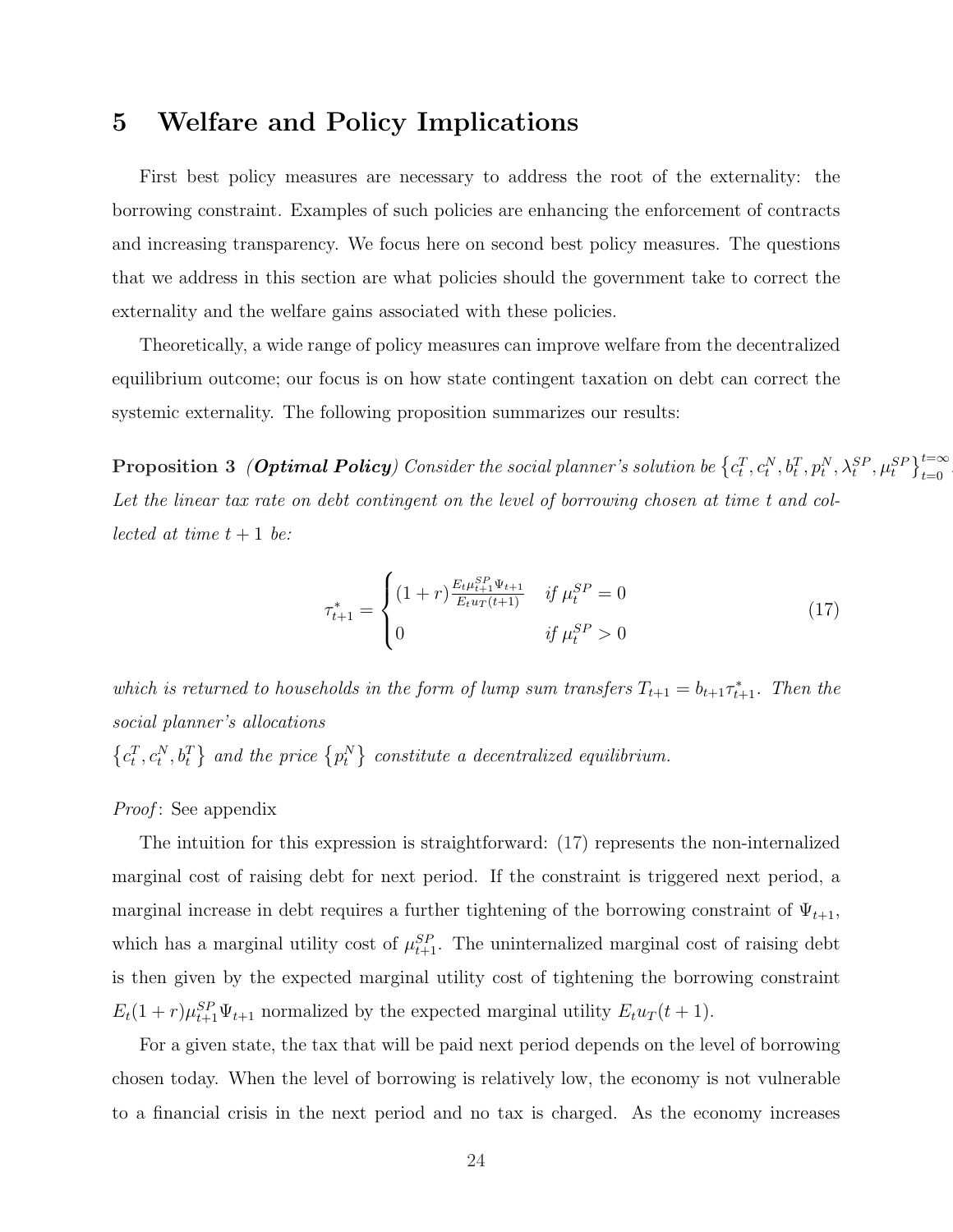borrowing, it becomes likely that a financial crisis will take place so a tax is charged. The tax increases with the terms  $\Psi_{t+1}$  and  $\mu_{t+1}^{SP}$  for the reasons explained above. The tax dependence on the expectation operator implies that the tax rate should be higher the more likely is a financial crisis next period.<sup>15</sup>

How large must the tax be in order to correct the externality? Note that because the tax is contingent on the level of borrowing, there is a subset of taxes that are not paid in equilibrium. We denominate effective tax rates, those taxes that are actually paid in equilibrium. The maximum effective tax rate that decentralized agents pay with positive probability is 16 percent and the average effective tax rate is 3.5 percent.

Figure 3 shows the effective tax rate when tradables output is one standard deviation below its mean. There is a parallel between the effective tax rate and the three regions described in Figure 1. In the constrained region, when the crisis is already underway, taxing borrowing is ineffective. In the high externality region, where decentralized agents take on a level of debt that leaves the economy substantially more vulnerable to a financial crises than the social optimum, a tax must be imposed to discourage borrowing. Finally, in the low externality region, borrowing in the private economy is low enough to avoid future financial crises and no tax is needed.

It is worth noting that correcting the externality reduces the vulnerability to financial crises but does not rule them out in the long run. In some unfortunate states of nature, it is still socially optimal to experience a crisis. The trade-off of the optimal policy should be clear: discouraging leverage reduces systemic risk, but on the other hand postponing consumption is not free. Our policy trade-off resembles the dilemma in Bordo and Jeanne (2002) about how optimal monetary policy should respond to a credit boom: preventing a credit boom reduces the probability of a future bust, but this entails immediate costs in terms of output. In broader terms, our analysis can be seen as a case for macro-prudential regulation or prudential taxation (see Jeanne (2008)).

We also analyze different measures of welfare gains associated with correcting the systemic externality. It is well-known that the welfare cost of business cycles are typically small.

<sup>&</sup>lt;sup>15</sup>Note that the tax is not dependent on next period state, so the Government is not effectively introducing an additional set of securities to correct the externality, (see Stiglitz,1982).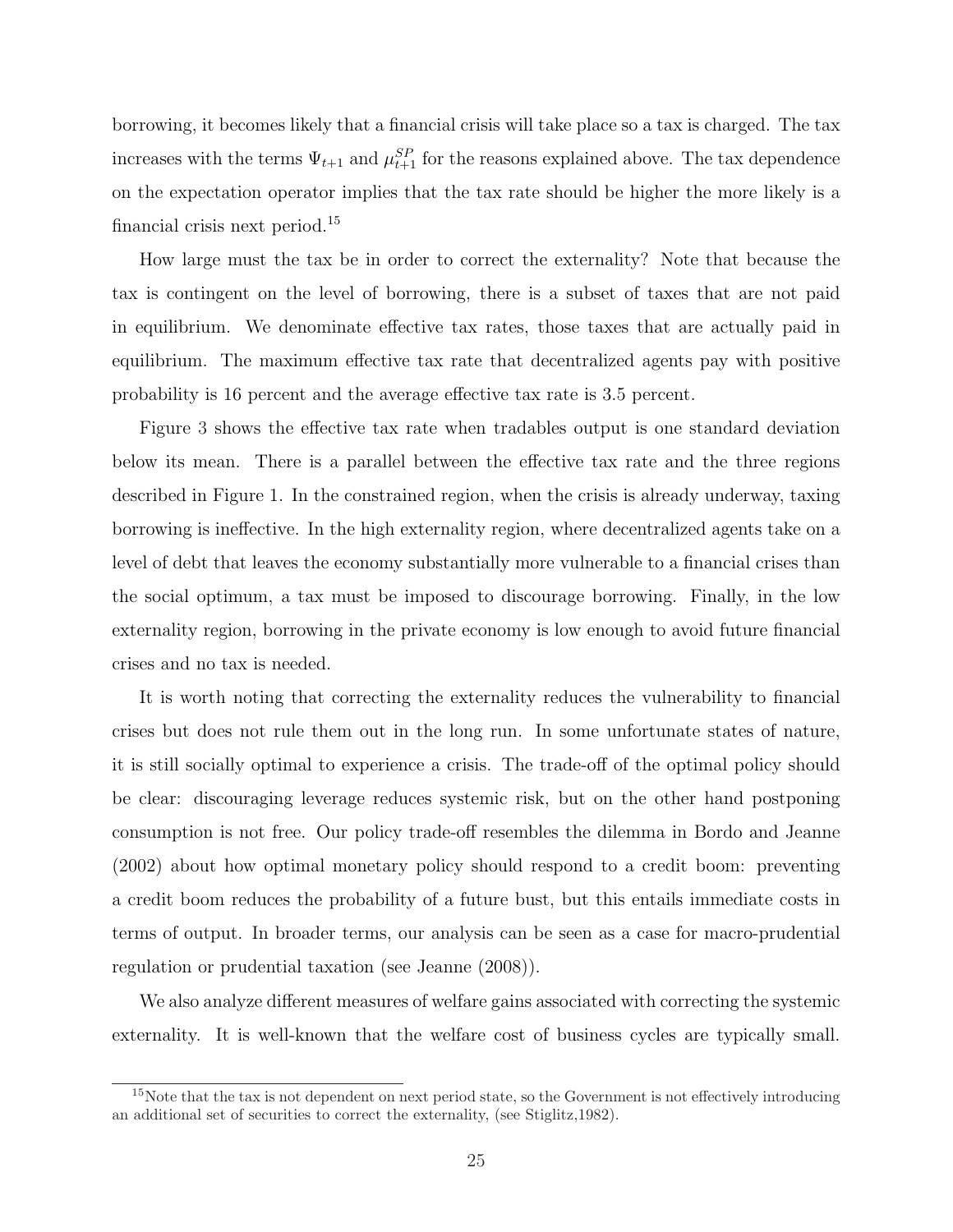



The plot corresponds to 1 SD negative tradable output

Since the welfare gains from correcting the credit externality are associated with a smoother business cycle, they benefits from correcting the externality are also quite small. Following Lucas (1987), we first calculate the increase in consumption across all states of nature in the decentralized equilibrium necessary to make a consumer indifferent between living in the decentralized equilibrium (without government intervention) and correcting the externality starting at a particular state. Formally, for an initial state  $(b, y)$  the welfare gain is  $\gamma$  such that:

$$
E_0 \sum_{t=0}^{\infty} \beta^t u(c_t^{DE}(1+\gamma)) = E_0 \sum_{t=0}^{\infty} \beta^t u(c_t^{SP})
$$
\n(18)

where  $c_t^{DE}$  is the agent's consumption in the decentralized equilibrium and  $c_t^{SP}$  is the agent's consumption in the social planner when starting at an initial state  $(b, y)$ .<sup>16</sup>

For a given initial negative shock, the welfare gains display a hump shape; Figure 4 shows the welfare gains of correcting the externality when the shock is one standard deviation below the mean. For high values of leverage, the economy is already constrained so the welfare gains from correcting the externality occur in the distant future. At higher levels of current

<sup>&</sup>lt;sup>16</sup> Because of the homotheticity of the utility function, (18) can be written as:  $(1+\gamma(b,y))^{1-\sigma}V^{DE}(b,y)$  $V^{SP}(b, y)$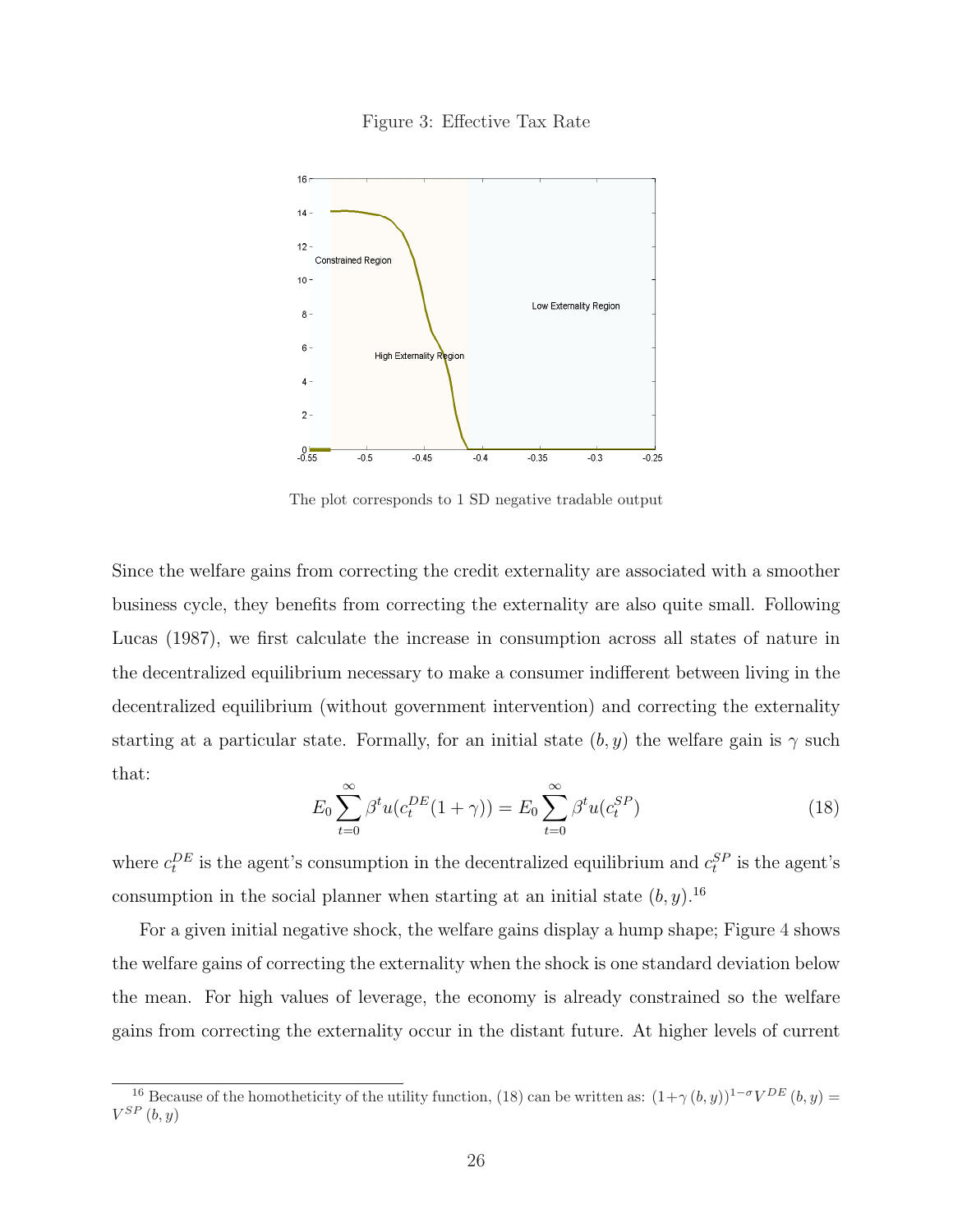foreign assets, the economy is vulnerable to a financial crises in the next period. Since the social planner acts in a precautionary way, the welfare gains from correcting the externality increase. Welfare gains may reach 0.1 percent in the high externality region when the shock is two standard deviation below the mean. Finally, in the low externality region, financial crises become less likely and the present discounted value of correcting the externality is reduced. On average the welfare gains from correcting the externality are 0.05 percent, about 3 times as large as the benefits from introducing indexed bonds (see Durdu, 2008), which has been suggested as a policy to address Sudden Stops (see Caballero (2002)).

Our welfare analysis provides insights on how the benefits of the introduction of new financial regulation can be linked to the business cycle. There is some concern among policymakers that the introduction of financial regulation during the early stages of a financial crisis can make this regulation counterproductive. The results in this paper suggest that financial reform delivers the maximum benefits neither in crisis times nor in good times, but during periods just prior to a financial crisis.

Figure 4: Welfare Gains from Taxation of Capital Flows



The plot corresponds to 1 SD negative tradable output

Our normative analysis complements Christiano, Gust, and Roldos (2004)) and Benigno, Chen, Otrok, Rebucci, and Young (2008) who study optimal policy in a setup where creditmarket access is linked to the nontradables output as in this paper. Christiano et al. (2004)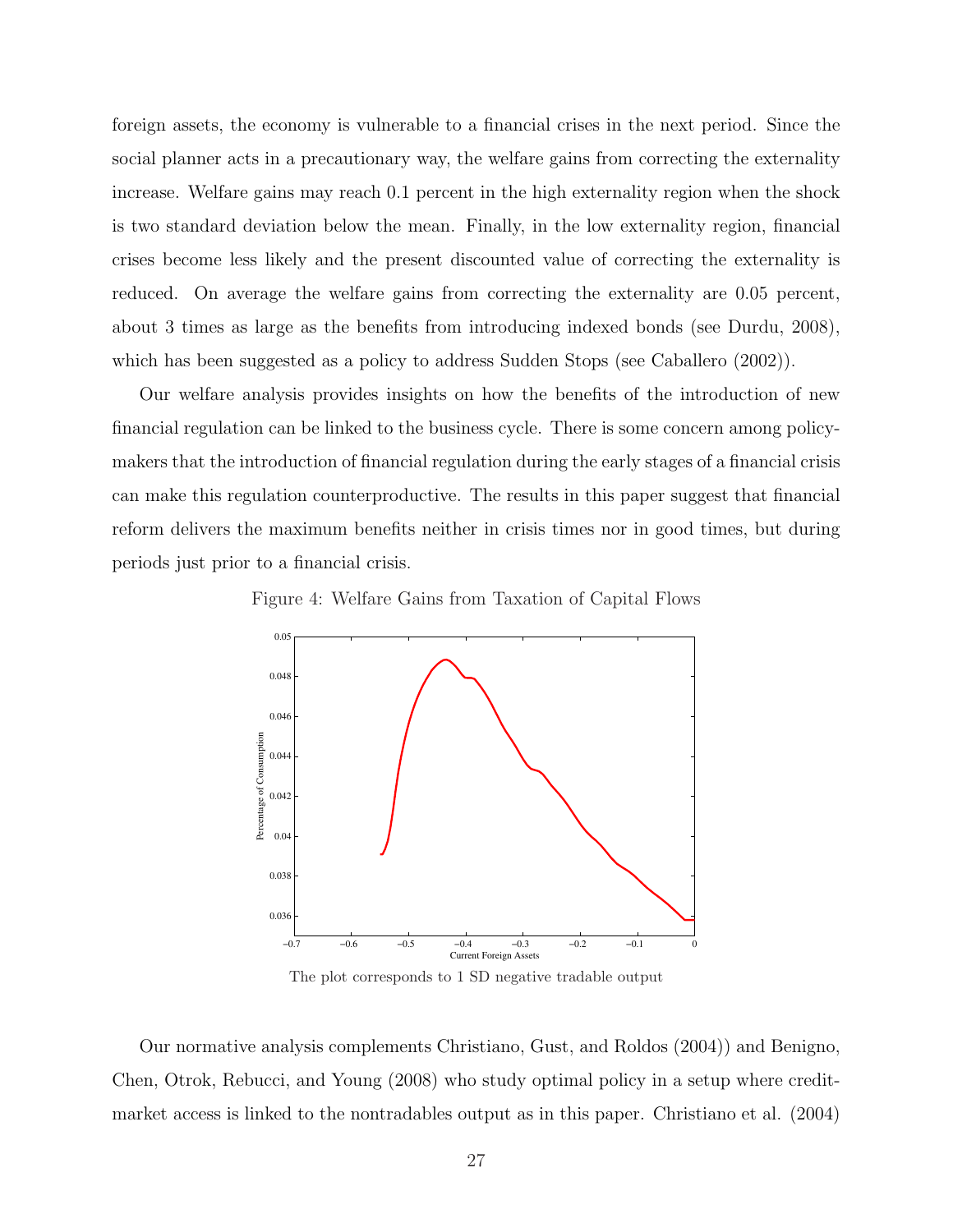studies optimal monetary policy in response to a Sudden Stop and shows that raising the interest rate may be optimal. The argument for this policy is to limit the depreciation of the domestic currency that makes the borrowing constraint tighter. Benigno et al. (2008) shows that a subsidy on nontradable goods during a Sudden Stop is welfare improving since it helps to mitigate real exchange rate depreciation. Our optimal policy analysis differs in two key aspects. First, we focus on how regulation should correct the credit externality. Second, our normative analysis results suggest that optimal policy possesses a "prudential" motive designed to reduce the incidence and severity of arriving at a Sudden Stop. On the other hand, the policy implications of the two previous papers suggest the need of a "reactive" policy to reduce the severity of a Sudden Stop once it has taken place.

In the context of the debate of the desirability of financial globalization. Mishkin (2006) among others argues that domestic financial development is necessary to reap the benefits of financial globalization.<sup>17</sup> Our analysis suggests that when financial development is not complete, countries should integrate with the global financial market, but impose a state contingent tax on capital inflows to reduce the vulnerability to financial crises.<sup>18</sup> In the long run, however, by improving the contractual environment of credit markets, countries that address the underlying root of the externality, i.e. the credit constraint, could obtain higher welfare gains.

Our rationale for taxing debt differs from the argument that agents do not internalize the fact that their private debt levels increase the country's average cost of funds because of its monopoly power in the financial market.<sup>19</sup> Tobin (1978) also proposed a tax on capital flows, but he claimed it was beneficial solely on the grounds that it reduced volatility per se. In our model, our policy measure is justified as a response to a well specified externality. Our results complement Korinek (2008b) who uses a 3 period model to illustrate how it can be optimal to tax securities that deliver capital outflows in constrained states. While the regulation target in Korinek (2008b) is to alter the financial structure of a given amount of debt, our regulation target is to reduce the absolute level of debt. Interestingly, the

<sup>17</sup>See also Edwards (1999), Mendoza, Quadrini and Rios-Rull (2007)

<sup>18</sup>Chile's experience with taxes on capital inflows is generally seen as successful, see Eichengreen and Fishlow (1998) for discussion and Gallego, Hernández, and Schmidt-Hebbel (1999) for empirical evidence.

<sup>&</sup>lt;sup>19</sup>See Harberger (1985) and Bardhan (1967).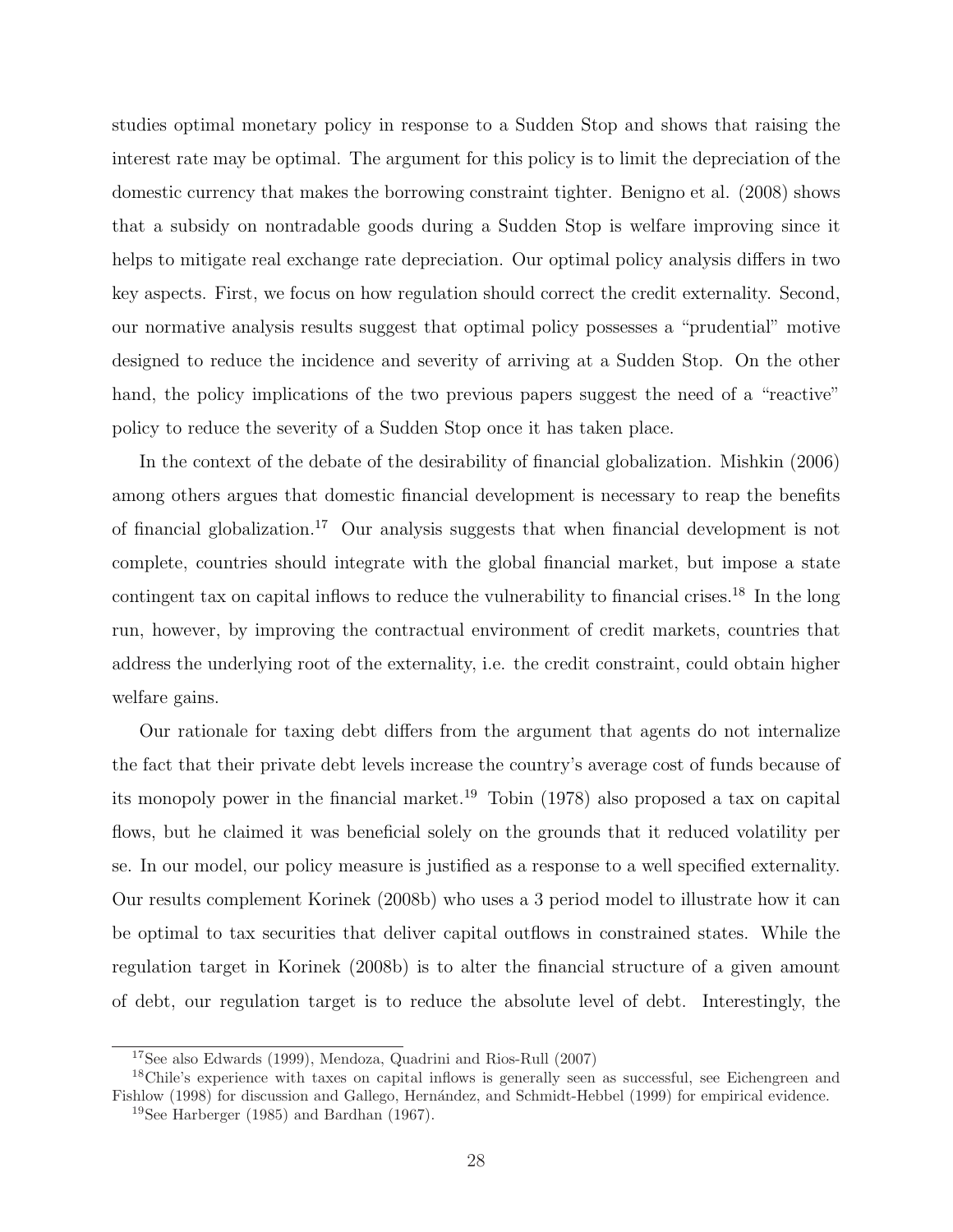empirical estimations of the optimal taxes on non-contingent dollar debt in Korinek (2008b) are of similar orders of magnitudes as the ones we obtain in our DSGE framework.

### 6 Conclusions

Credit constraints that link a private agent's debt to market-determined prices embody a systemic credit externality that magnifies the incidence and the severity of financial crises. When a negative shock triggers the credit constraint, agents are forced to cut consumption which reduces the price of nontradables and erodes the collateral backed by nontradables income. This in turn leads to a further decrease in consumption which tightens credit constraints even further. Consequently, the economy is plunged in a downward spiral where the drops in consumption, in the real exchange rate and in the value of collateral mutually reinforce each other. Although agents are fully rational, they fail to internalize the price effects of their individual borrowing, and hence the adverse debt-deflation amplification effects resulting from income shocks that trigger a binding credit constraint.

In our quantitative analysis, the credit externality produces a modest level of overborrowing of about 2 percentage points on average, but triples the probability of financial crises and roughly doubles the average current account and consumption reversals during the most severe episodes. These conclusions are obtained in the context of a two sector DSGE-SOE model with occasionally binding endogenous credit constraints and an event analysis of financial crises that compares the economy with and without the systemic credit externality.

Although our financial accelerator stems from a feedback loop between the real exchange rate and output, our results suggest that systemic externalities are likely to play an important role for closed economy macroeconomic models as well. A similar mechanism linking asset pricing and economic activity offers promising results to account for the fluctuations observed in the current global financial crises. We leave this issue for future research.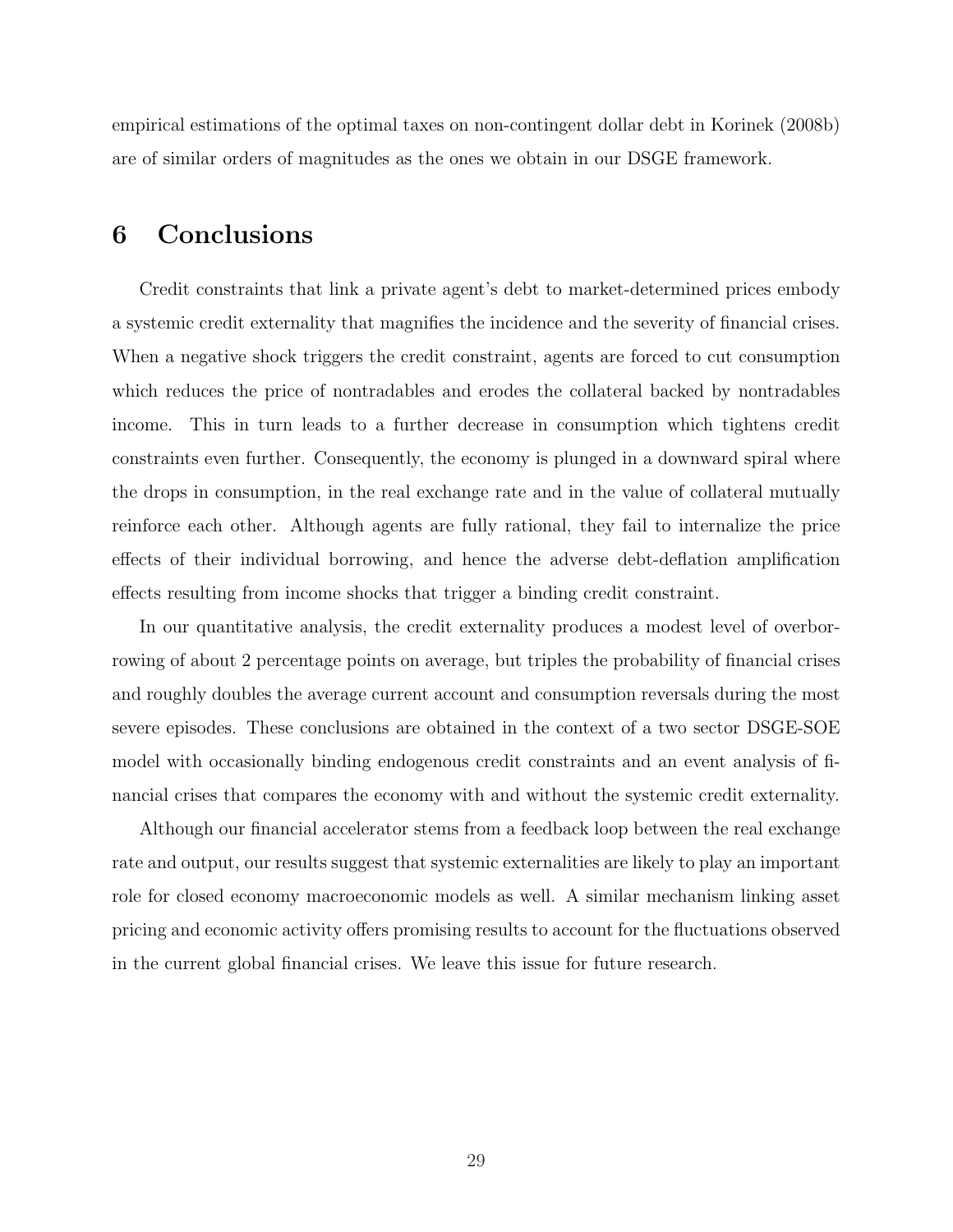### References

AIYAGARI, S. (1994): "Uninsured idiosyncratic risk and aggregate saving," The Quarterly Journal of Economics, pp. 659–684.

Aiyagari, S., and M. Gertler (1999): "Overreaction of Asset Prices in General Equilibrium," Review of Economic Dynamics, 2(1), 3–35.

Arellano, C. (2008): "Default Risk and Income Fluctuations in Emerging Economies," American Economic Review, 98, Issue: 3 June 2008.

ARELLANO, C., AND E. G. MENDOZA (2003): "Credit frictions and Sudden Stops in small open economies: an equilibrium business cycle framework for emerging markets crises," Dynamic Macroeconomic Analysis: Theory and Policy in General Equilibrium, pp. 335–405.

BARDHAN, P. (1967): "Optimum foreign borrowing," in Essays on the Theory of Optimal Economic Growth. MIT Press, Cambridge, MA.

Benigno, G., H. Chen, C. Otrok, A. Rebucci, and E. Young (2008): "Optimal Stabilization Policy in a Model with Endogenous Sudden Stops," Unpublished Manuscript.

BHAGWATI, J. (2004): *In defense of globalization*. Oxford University Press, USA.

Bordo, M., and O. Jeanne (2002): "Monetary Policy and Asset Prices: Does Benign Neglect Make Sense?," International Finance, 5(2), 139–164.

Caballero, R. (2002): "Coping with Chile's external vulnerability: a financial problem," Draft, MIT.

Caballero, R. J., and A. Krishnamurthy (2001): "International and domestic collateral constraints in a model of emerging market crises," Journal of Monetary Economics, Volume 48, Issue 3, December 2001, Pages 513–548.

Calvo, G. A., A. Izquierdo, and E. Talvi (2006): "Phoenix Miracles in Emerging Markets: Recovering without Credit from Systemic Financial Crises," The American Economic Review, Vol. 96, No. 2 (May, 2006),, pp. 405–410.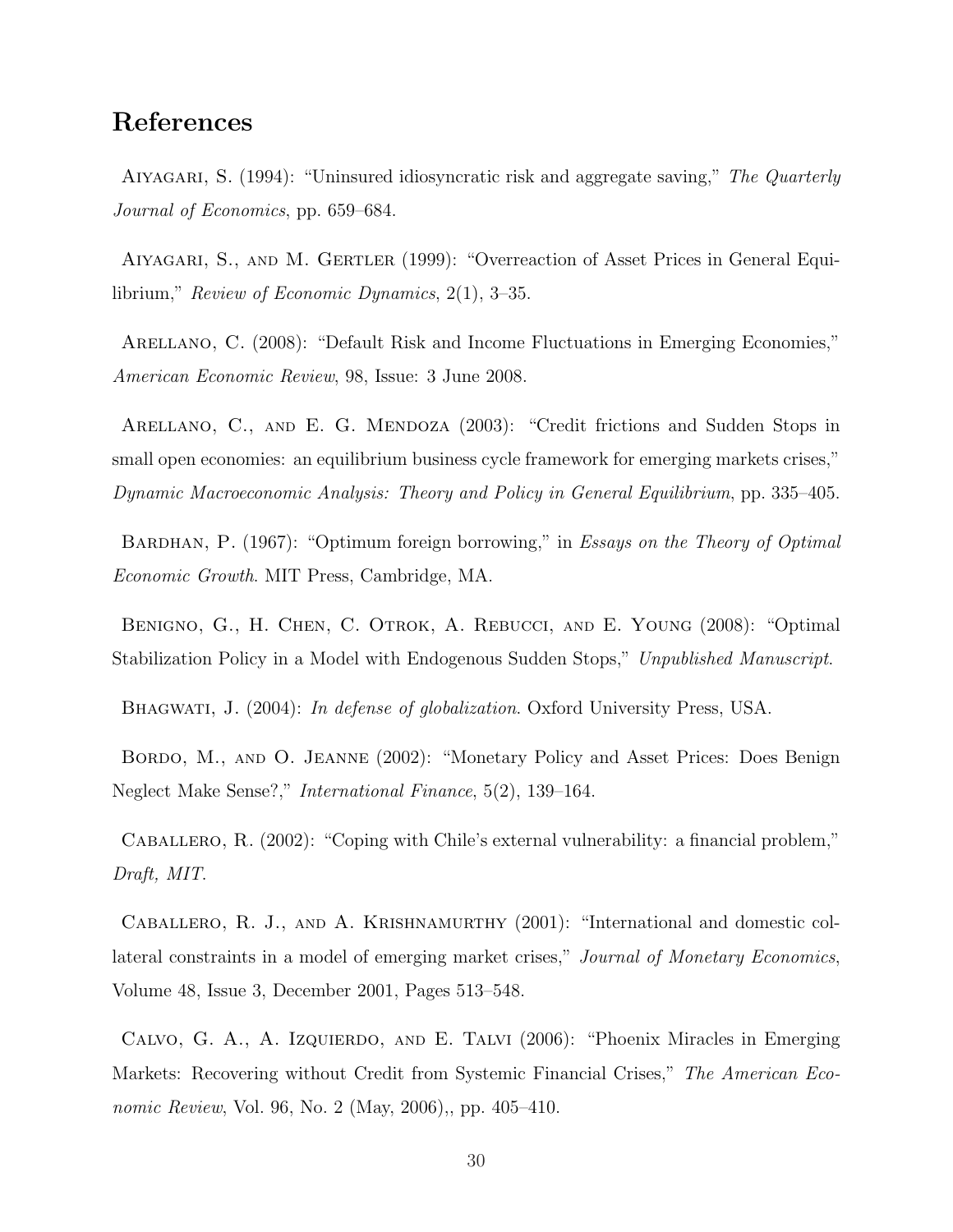Chamberlain, G., and C. Wilson (2000): "Optimal intertemporal consumption under uncertainty," Review of Economic Dynamics, 3(3), 365–395.

CHOW, C., AND J. TSITSIKLIS (1991): "An optimal one-way multigrid algorithm for discrete-time stochasticcontrol," IEEE Transactions on Automatic Control, 36(8), 898–914.

CHRISTIANO, L., C. GUST, AND J. ROLDOS (2004): "Monetary policy in a financial crisis," Journal of Economic Theory, 119, 64103.

DURDU, B., E. G. MENDOZA, AND M. E. TERRONES (2008): "Precautionary demand for foreign assets in Sudden Stop economies: An assessment of the New Mercantilism," Journal of Development Economics, forthcoming.

EDWARDS, S. (1999): "How effective are capital controls?," The Journal of Economic Perspectives, pp. 65–84.

EICHENGREEN, B., AND A. FISHLOW (1998): "Contending with capital flows: what is different about the 1990s?," in *Capital flows and financial crises*. Cornell University Press.

EICHENGREEN, B., P. GUPTA, AND A. MODY (2006): "Sudden Stops and IMF-Supported Programs," Discussion paper, National Bureau of Economic Research.

GALLEGO, F., L. HERNÁNDEZ, AND K. SCHMIDT-HEBBEL (1999): Capital controls in Chile: effective? efficient? Banco Central de Chile.

GARCIA, J. (2008): "What Drives the Roller Coaster? Sources of Fluctuations in Emerging Countries," Discussion paper, Mimeo, Duke University.

GENEAKOPLOS, J., AND H. POLEMARCHAKIS (2006): "Existence, regularity, and constrained suboptimality of competitive portfolio allocations when asset markets are incomplete," in Equilibrium Analysis, Essays in Honor of K. Arrow (W. Heller, R. Starr, and D. Starret, Eds.), Vol. III, Chap. 3,. Cambridge Univ. Press, Cambridge, 1986.

Gonzales-Rozada, M., and A. Neumeyer (2003): "The Elasticity of Substitution in Demand for Non-tradable Goods in Latin America. Case Study: Argentina," Washington, DC, United States: Inter-American Development Bank. Mimeographed document.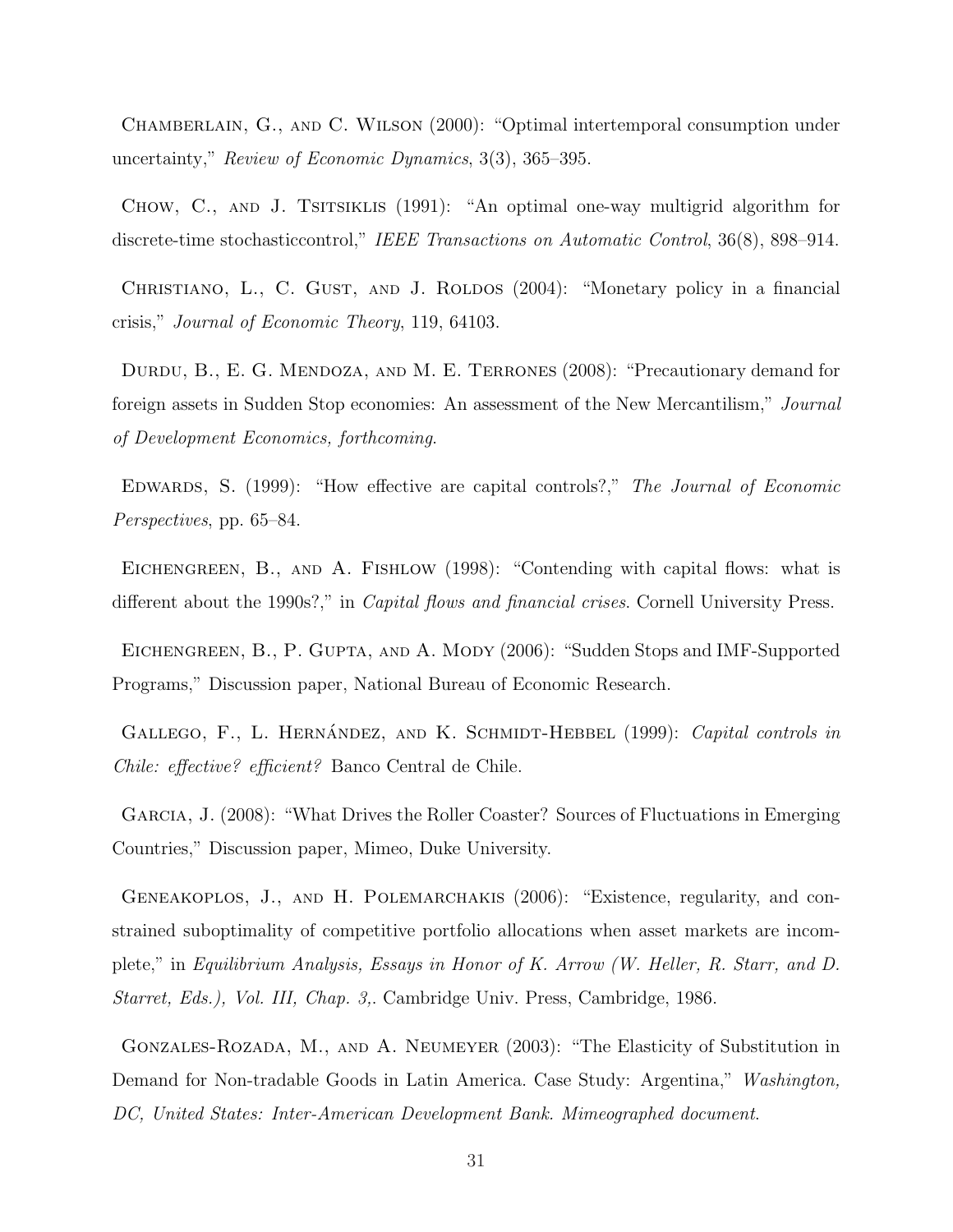HARBERGER, A. (1985): "Lessons for debtor-country managers and policymakers," International Debt and the Developing Countries, pp. 236–57.

HOLMSTROM, B., AND J. TIROLE (1998): "Private and Public Supply of Liquidity," Journal of Political Economy,, 106, no. 1, 1–40.

HUGGETT, M. (1993): "The risk-free rate in heterogeneous-agent incomplete-insurance economies," Journal of Economic Dynamics and Control, 17(5/6), 953–970.

Jeanne, O. (2008): "Dealing with Credit Booms and Busts: the Case for Prudential Taxation," Unpublished Manuscript.

Kiyotaki, N., and J. Moore (1997): "Credit Cycles, Journal of Political Economy," Journal of Political Economy, 105, 211–248.

Korinek, A. (2008a): "Excessive dollar borrowing in emerging markets: Balance sheet effects and macroeconomic externalities," Discussion paper, University of Maryland.

(2008b): "Regulating Capital Flows to Emerging Markets: An Externality View," Discussion paper, University of Maryland.

Korinek, A. (2008c): "Systemic Risk-Taking: Accelerator Effects, Externalities, and Regulatory Responses," manuscript, Department of Economics, University of Maryland.

KOSE, M. A., E. PRASAD, K. S. ROGOFF, AND S.-J. WEI (2006): "Financial Globalization: A Reappraisal," Working Paper 12484, National Bureau of Economic Research.

Krusell, P., and A. Smith (1997): "Income and wealth heterogeneity, portfolio choice, and equilibrium asset returns," Macroeconomic dynamics, 1(02), 387–422.

LJUNGQVIST, L., AND T. SARGENT (2004): Recursive macroeconomic theory. MIT press.

Lorenzoni, G. (2008): "Inefficient Credit Booms," Review of Economic Studies, 75, 809– 833.

Mendoza, E., and M. Terrones (2008): "An anatomy of credit booms: evidence from macro aggregates and micro data," NBER Working Paper.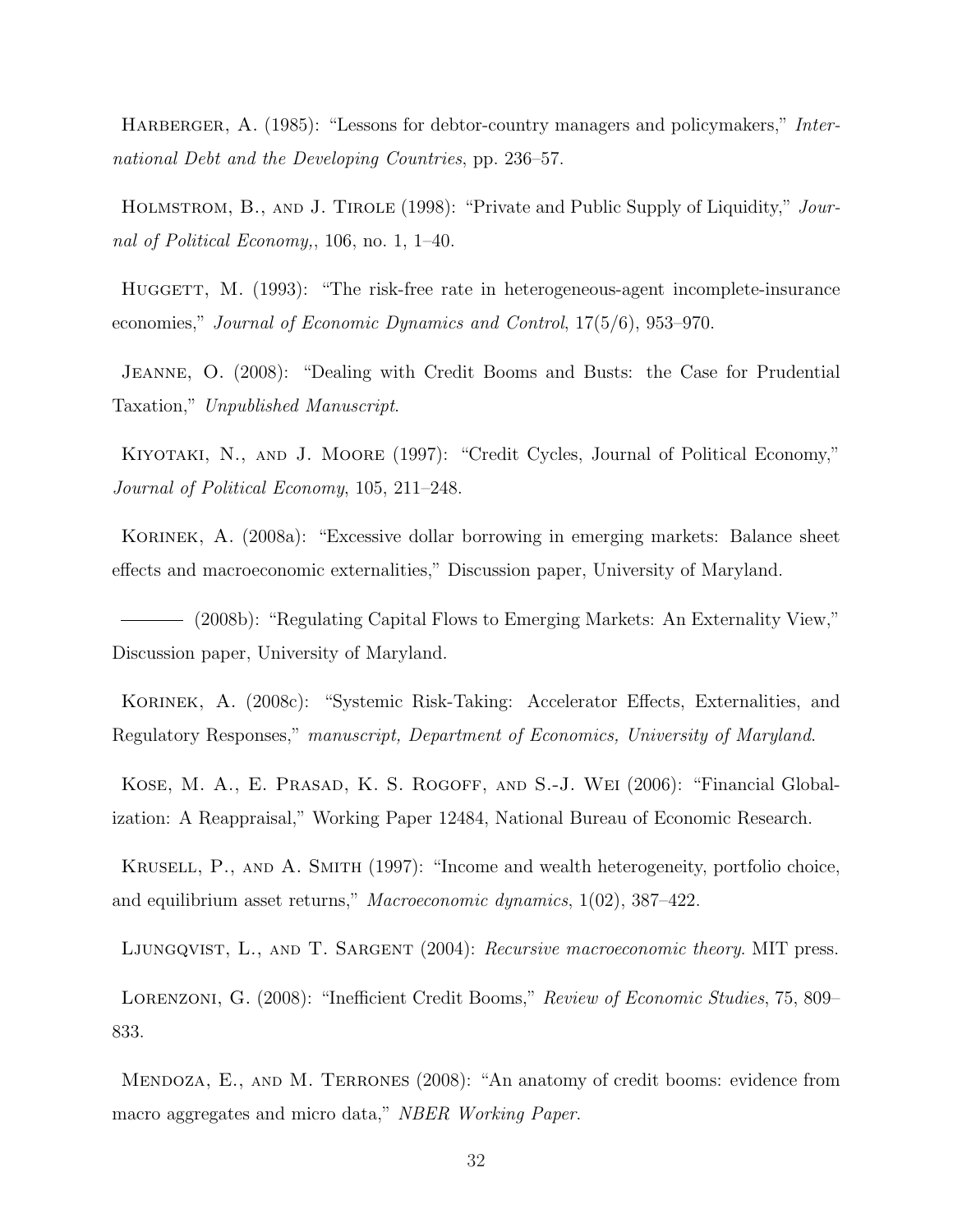Mendoza, E. G. (1991): "Capital Controls and the Gains from Trade in a Business Cycle Model of a Small Open Economy," IMF Staff Papers, 38, No.3 (September 1991).

(1995): "The Terms of Trade, The Real Exchange Rate and Economic Fluctuations," International Economic Review, 36, 101–137.

(2002): "Credit, Prices, and Crashes: Business Cycles with a Sudden Stop," in Preventing Currency Crises in Emerging Markets. Frankel, Jeffrey and Sebastian Edwards eds. Chicago: University of Chicago Press.

(2006): "Real Exchange Rate Volatility and the Price of Nontradables in Sudden-Stop-Prone Economies," Economia, fall, 103148.

(2008): "Sudden Stops, Financial Crises and Leverage: A Fisherian Deflation of Tobin's Q," Working Paper 14444, National Bureau of Economic Research.

MENDOZA, E. G., V. QUADRINI, AND V. RIOS-RULL (2007): "On the Welfare Implications of Financial Globalization without Financial Development," Working Paper 13412, National Bureau of Economic Research.

Mishkin, F. (2006): The next great globalization. Princeton University Press.

RUST, J. (2008): "Dynamic Programming," The New Palgrave Dictionary of Economics. Second Edition. Eds. Steven N. Durlauf and Lawrence E. Blume. Palgrave Macmillan.

SCHNEIDER, M., AND A. TORNELL (2004): "Balance sheet effects, bailout guarantees and financial crises," Review of Economic Studies, pp. 883–913.

STIGLITZ, J. E. (2002): Globalization and Discontents. W.W. Norton, New York and London.

Stockman, A., and L. Tesar (1995): "Tastes and technology in a two-country model of the business cycle: Explaining international comovements," The American Economic Review, pp. 168–185.

TAUCHEN, G., AND R. HUSSEY (1991): "Quadrature-Based Methods for Obtaining Approximate Solutions to Nonlinear Asset Pricing Models," Econometrica,, 59, 371–396.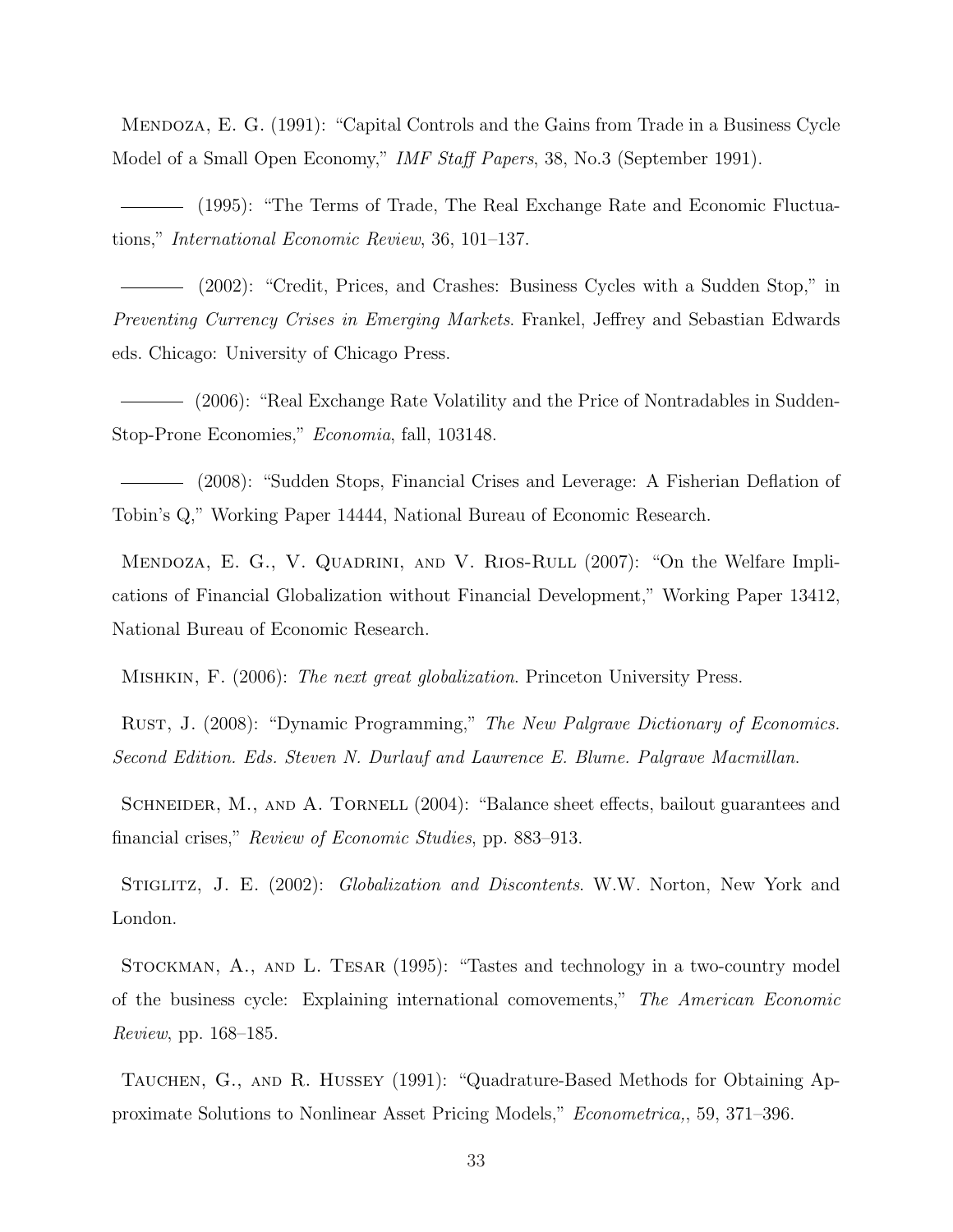URIBE, M. (2006): "On Overborrowing," American Economic Review Papers and Proceedings, 96, 417–421.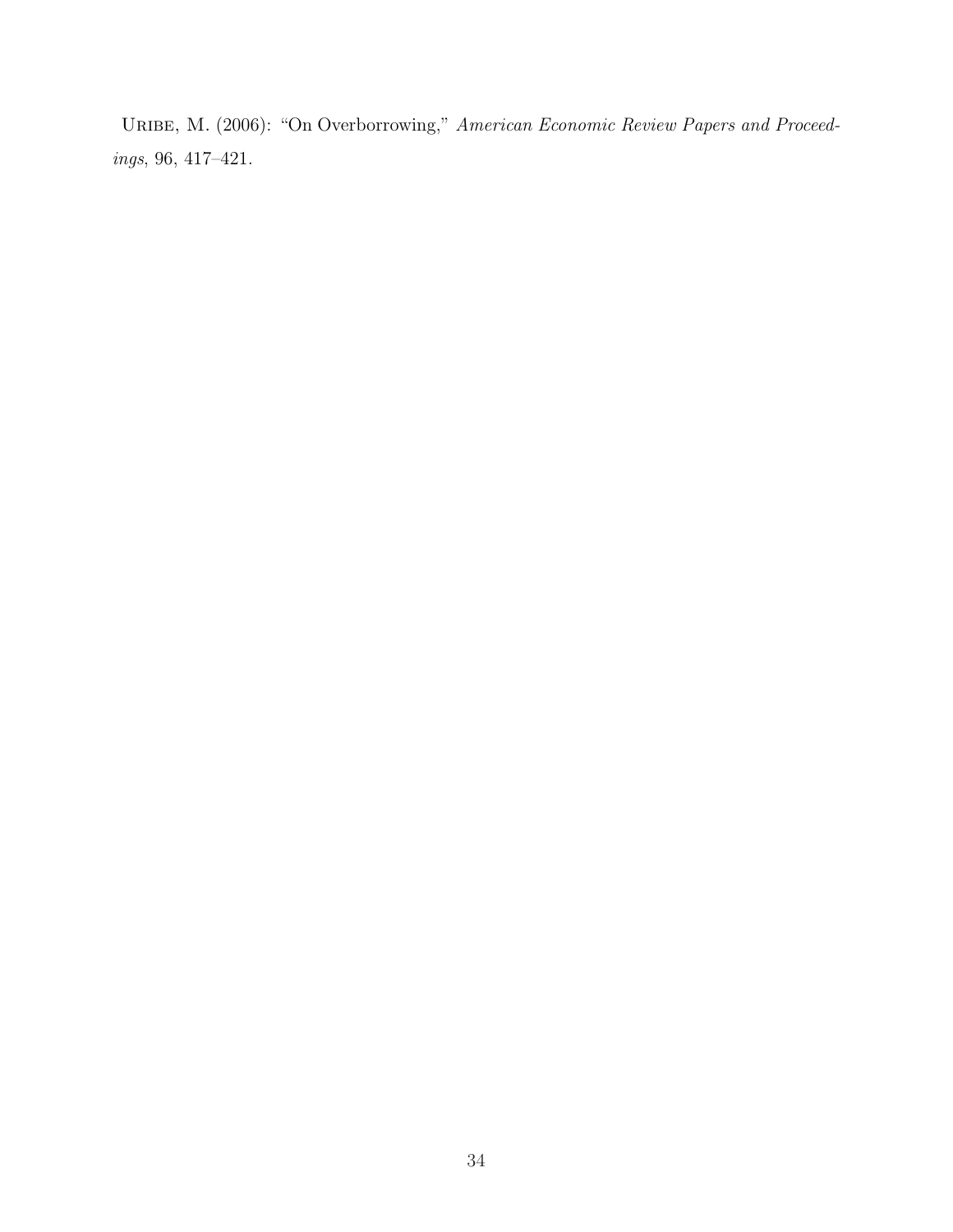## Appendix 1

#### Propsosition 1 Proof.

This is a proof by contradiction. Suppose the decentralized equilibrium is constrained optimal. Because the utility function is strictly concave, the social planner has a unique maximum which coincides with the decentralized equilbirium allocations. Then, using (4) and (13) yields:

$$
\lambda_t^{DE} = \lambda_t^{SP} + \mu_t^{SP} \Psi_t \tag{19}
$$

where we denote with superscript 'SP' the multipliers of the social planner and with 'DE' those of the decentralized equilibrium. Updating this equation one period forward and taking conditional expectations at time t:

$$
E_t \lambda_{t+1}^{DE} = E_t \lambda_{t+1}^{SP} + E_t \mu_{t+1}^{SP} \Psi_{t+1}
$$
\n(20)

Suppose that at time t, the borrowing constraint does not bind. Combining  $(6)$  and  $(14)$  we obtain:

$$
E_t \lambda_{t+1}^{DE} = E_t \lambda_{t+1}^{SP} \tag{21}
$$

Because at time  $t + 1$  the borrowing constraint binds with positive probability, comparing  $(21)$  and  $(20)$  yields a contradiction:  $\blacksquare$ 

#### Proposition 2 Proof.

When a state contingent tax is placed on borrowing in the decentralized equilibrium, the only first order condition that changes is the Euler intertemporal condition (6) that becomes

$$
\lambda_t^{DE} = \beta E_t \lambda_{t+1}^{DE} (1 + r + \tau_{t+1}) + \mu_t^{DE}
$$
\n(22)

Combining (13) and (14) yields:

$$
\frac{u_T(t)}{\beta E u_T(t+1)} = (1+r) + (1+r) \frac{E_t \left[ \mu_{t+1}^{SP} \Psi_{t+1} \right]}{E u_T(t+1)} + \frac{\mu (1 - \Psi_t)}{E u_T(t+1)} \tag{23}
$$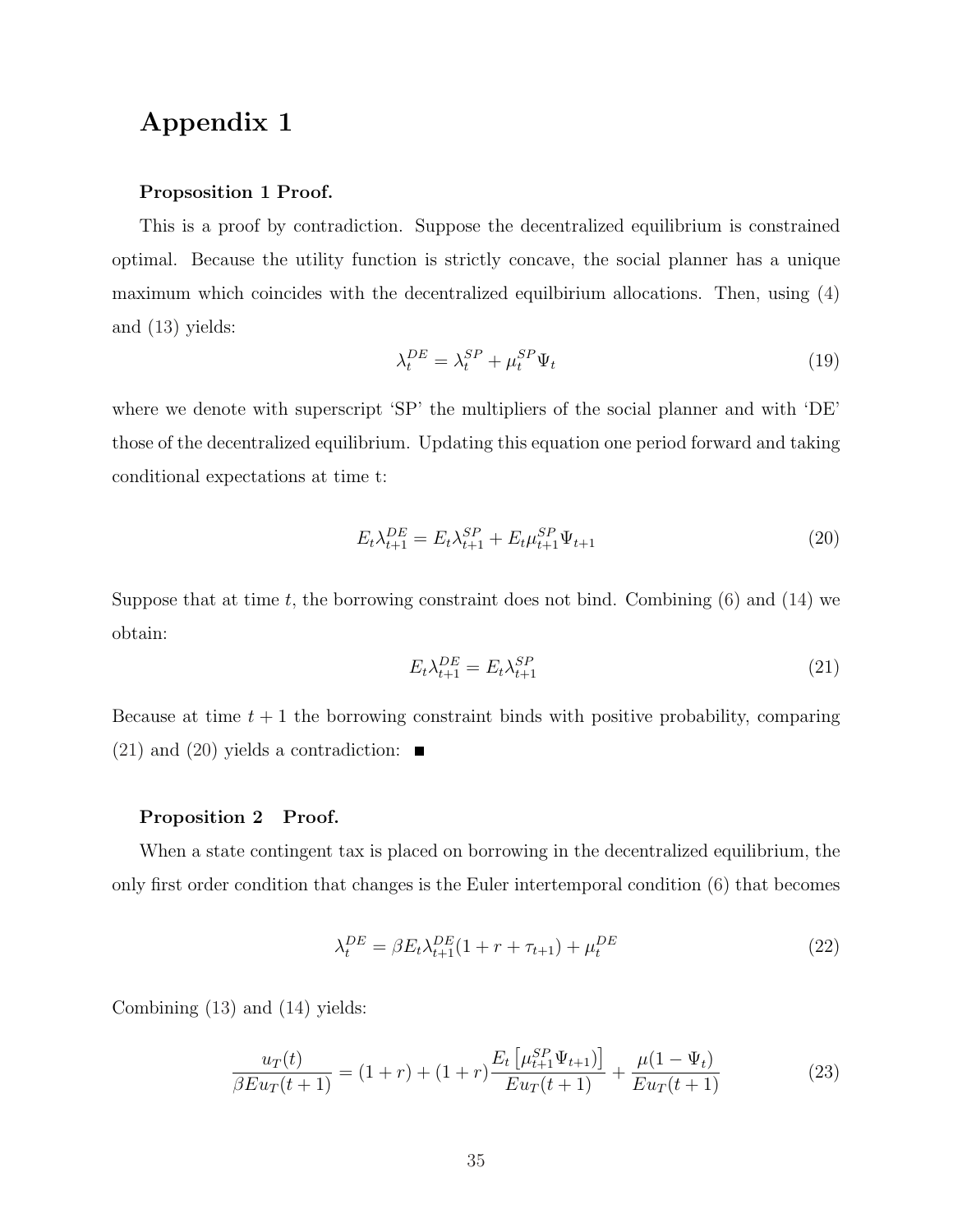When the constraint binds for the social planner, it also binds for the decentralized equilibrium and allocations coincide. If the constraint does not bind, it follows then by construction of the tax rate (17) that combining (22) and (4) yields an equations identical to (23)  $\blacksquare$ 

## Appendix 2 - Numerical Solution Method

The algorithm employed to solve for the recursive competitive equilibrium is the following:

- 1. Start with an initial set of Parameters  $\{\beta,\omega,\kappa\}$
- 2. Generate a discrete grid for the economy's asset of size NB and the shock state space NS.
- 3. Conjecture a law of motion for aggregate foreign assets  $B' = H(B, y^T)$  at each point of the state space, using  $Y^N = C^N$  this implies a price given by (10)
- 4. Solve for the policy functions  $\left\{\hat{b}(b,B,y^T), \hat{c}^T(b,B,y^T), \hat{c}^N(b,B,y^T)\right\}$  via value function iteration in the bellman equation (11).
- 5. Using the decision rules in the previous step, calculate the implied transition of aggregate bonds  $\sigma^b(B, B, y^T)$ . and evaluate the previous guess. If  $sup_{B,y^T} ||\hat{b}(B, B, y^T) \Gamma(B, y^T)$   $\leq \epsilon$ , the recursive competitive equilibrium is found. Otherwise, update  $H(B, y^T)$  with a Gauss-Seidel algorithm and go to step 4.
- 6. Simulate the model. If the defined model's moments match the data, we stop. Otherwise, adjust parameters and go to step 3.

We use 80 points in the grid for individual and aggregate bonds with more points located at the beginning of the grid where the value function displays more curvature. To solve the optimization problem in step 4, we do not restrict the choice of assets to lie in the grid. We use various interpolation schemes to compute the value function at points not on the grid. Linear interpolation and Schumaker spline preserving shape do not deliver noticeable differences. In order to solve the constrained optimization problem, we first assume that the constraint is binding and calculate the marginal utility of relaxing the constraint. If